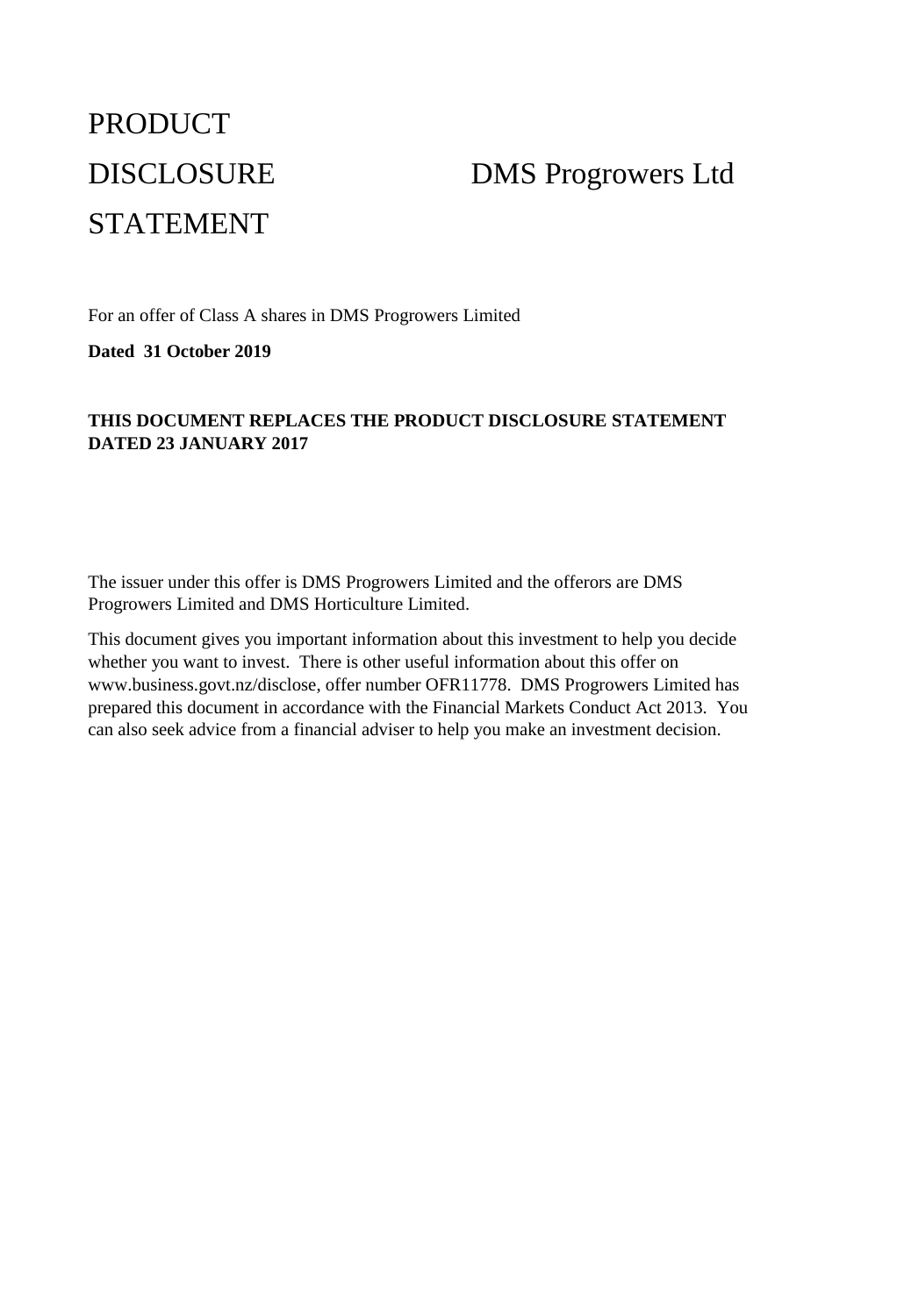# **1 KEY INFORMATION SUMMARY**

# **What Is This?**

This is an offer of Class A shares in DMS Progrowers Ltd ("**DMS Progrowers**"). The A Shares give you a stake in the ownership of DMS Progrowers Limited. You may receive a return if dividends are paid or if DMS Progrowers increases in value and you are able to sell your A Shares at a higher price than you paid for them.

If DMS Progrowers runs into financial difficulties and is wound up, you will be paid only after all creditors have been paid. You may lose some or all of your investment.

### **About DMS Progrowers Limited**

DMS Progrowers Limited was established in 1991 and its business has been operating for over 25 years. DMS Progrowers and its subsidiaries specialise in orchard management, packing and coolstorage of kiwifruit and avocados and also provide other post-harvest facilities.

### **Purpose of this Offer**

The main purpose of the offer is to raise funds to help fund continued packing and coolstorage expansion by the Company and to allow DMS Progrowers' customers ("**Growers**") to own a portion of the entity that they grow, pack and store their kiwifruit and/or avocadoes with. The offer also has the secondary purpose of allowing DMS Horticulture Limited (one of the Offerors) to sell down its current shareholding in the Company.

# **Key terms of the Offer**

| Description of Shares     | Offer of Class A Shares in DMS Progrowers.                                                                                                                                                   |
|---------------------------|----------------------------------------------------------------------------------------------------------------------------------------------------------------------------------------------|
| Who this offer applies to | In the case of the new A Shares the subject of this Offer ( <i>i.e.</i> the Shares<br>being offered by DMS Progrowers): to kiwifruit growers (whether or<br>not suppliers of the Company).   |
|                           | In the case of the existing A Shares (i.e. the Shares being offered by<br>DMS Horticulture Limited): to the public (including but not limited to<br>kiwifruit and avocado growers).          |
| <b>Offer Price</b>        | The Shares were initially offered at \$1 per Share. Such price applies to<br>all Shares applied for prior to 1 July 2017. After such date the price per<br>Share is not fixed.               |
| <b>Offer Opening Date</b> | 1 February 2017                                                                                                                                                                              |
| Closing Date              | This is a continuous offer of Shares. The offer therefore has no closing<br>date, but DMS Progrowers is not obliged to accept applications and can<br>suspend offering A Shares at any time. |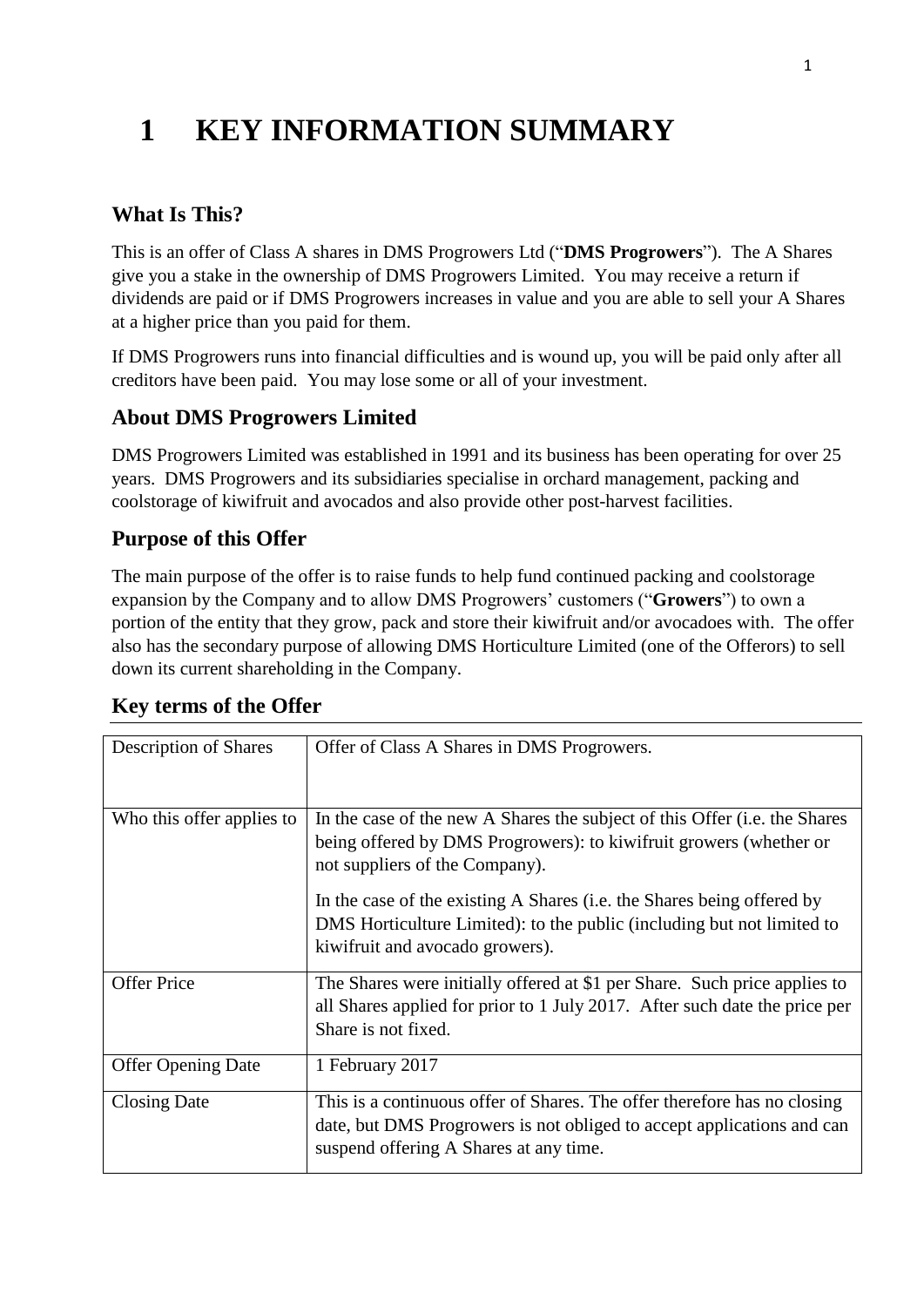| Returns on A Shares                                 | Class A Shares may receive dividends as determined by the Directors.                                                                                                                                                                        |  |
|-----------------------------------------------------|---------------------------------------------------------------------------------------------------------------------------------------------------------------------------------------------------------------------------------------------|--|
|                                                     | Growers with Class A Shares may also receive rebates from profits as<br>determined by the Directors based on the volume of fruit they supply.                                                                                               |  |
|                                                     | Please see Section 5 - "KEY FEATURES OF DMS PROGROWERS"<br>SHARES", for further details.                                                                                                                                                    |  |
| Concurrent offer of $\overline{B}$<br><b>Shares</b> | The share capital of the Company is made up of Class A Shares and<br>Class B Shares.                                                                                                                                                        |  |
|                                                     | As at the date of this PDS (i.e. 31 October 2019) there are 9,913,550 B<br>Shares in issue, representing 50.1% of the total share capital of the<br>Company.                                                                                |  |
|                                                     | All of the B Shares are held by DMS Group Limited ("DMS Group").<br>DMS Group has a management contract with DMS Progrowers and is<br>owned by interests associated with Paul Jones and Craig Greenlees, the<br>founders of DMS Progrowers. |  |
|                                                     | Under the Company's constitution the Company is not permitted to<br>issue new A Shares without offering to issue an equivalent number of<br>new B Shares to the B shareholder(s).                                                           |  |
|                                                     | Accordingly the Company proposes to offer such B Shares to DMS<br>Group Limited ("DMS Group") as new A Shares are subscribed for<br>under this offer. The offer price for the B Shares will be the same as<br>that of the A Shares.         |  |
|                                                     | Although DMS Group is under no obligation to subscribe for such B<br>Shares, it is anticipated that DMS Group will likely wish to maintain its<br>current 50.1% ownership of DMS Progrowers.                                                |  |

# **How pricing of DMS Progrowers shares is fixed**

The price for each A Share is \$1.00 per Share from the offer opening date to 1 July 2017.

From and after 1 July 2017 the price per Share is not fixed, and the price will be as determined by the Board from time to time as being fair and reasonable to existing shareholders. The predominant factor historically used by the Board in determining Share value is DMS Progrowers' net tangible assets ("**NTA**"). Traditionally Shares have had a NTA backing of around \$1 per share and Class A shares have traded at or near to NTA per share. As at 31 January 2019 the NTA was (per the Company's annual financial statements) \$1.50 per share.

Other factors that will also be considered in pricing include the Shares' earnings and dividend returns, and the risks of the business.

Please refer to Section 4 of this PDS - "TERMS OF THE OFFER" on page 23 for more details.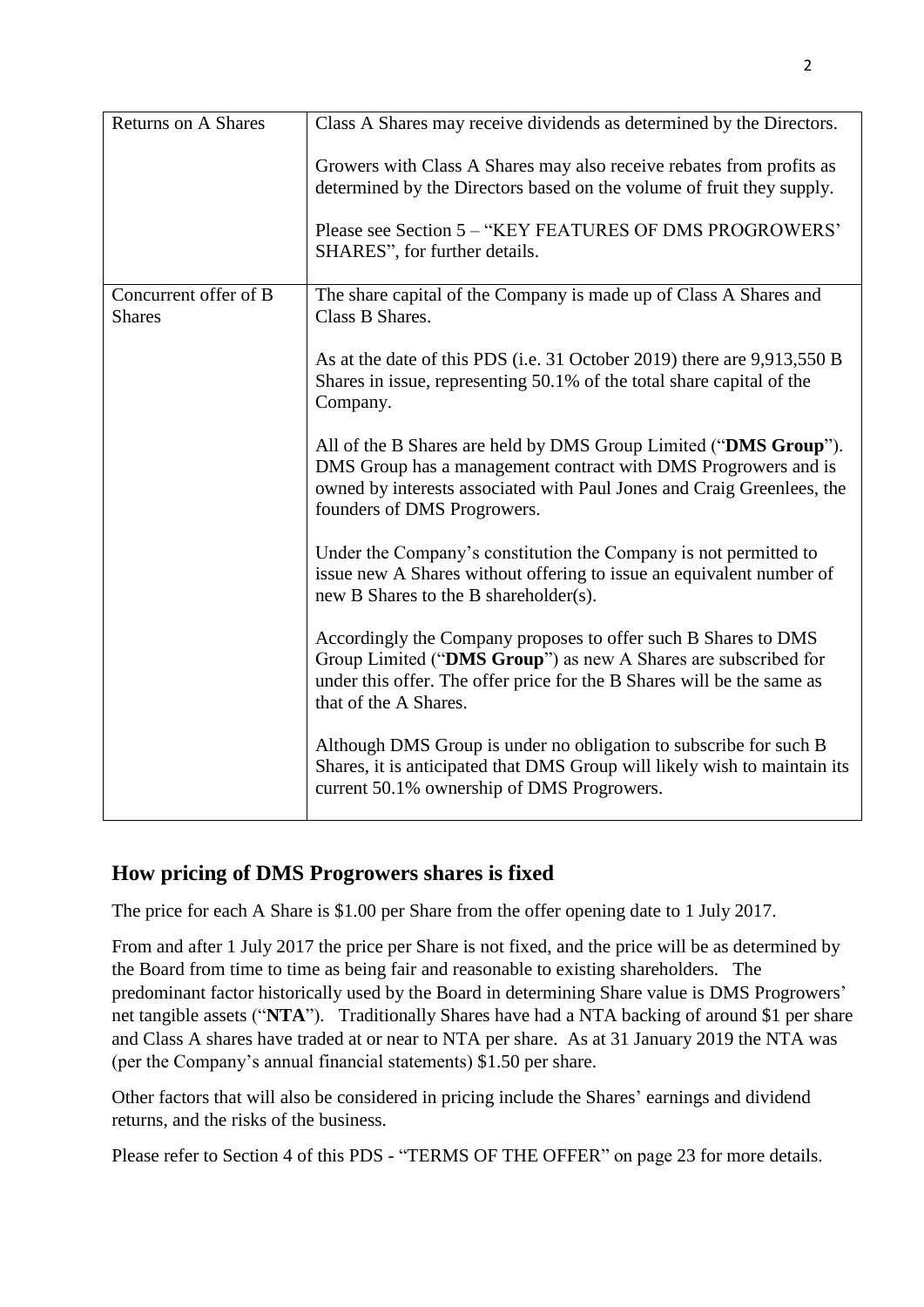#### **How can you get your money out?**

DMS Progrowers does not intend to quote these A Shares on a market licensed in New Zealand and there is no other established market for trading them. This means that you may not be able to sell your A Shares.

### **Key drivers of returns**

DMS Progrowers considers the current and future aspects of its business that have, or may have, the most impact on its financial performance to be as follows:

- 1. Maintaining and increasing the volume of fruit (being kiwifruit and avocado) processed in each year. This is particularly important given that the business has a high proportion of fixed costs.
- 2. Controlling costs and protecting margins. Again this is particularly important to DMS Progrowers given its high proportion of fixed costs.
- 3. Market pay-out for Growers (e.g. from Zespri): If returns are insufficient, this will impact Growers' abilities to pay for post-harvest services and the growth of the industry, which in turn may affect competitor pressures on pricing for services.

The key strategies and plans the Company has in place for these aspects of the business are as follows:

- 1. Looking to retain existing Growers and so maintain a stable client base by focusing on its performance in growing (where applicable), picking, packing and coolstoring Growers' fruit to seek to maximise the Company's clients' return for the fruit on their orchards.
- 2. Further increasing fruit processing volumes by increasing its client base and assisting existing clients to increase production on their orchards.
- 3. Employing, developing and maintaining the best people. DMS Progrowers continues to place a high value on its staff in a wide variety of roles in the business, in recognition of its belief that its staff are key to achieving the best possible results for its Growers and thereby maintaining its client base.
- 4. Continuing to place a strong emphasis on prudent control of costs.

More information about the key drivers of returns, strategies and plans of DMS Progrowers are provided in Section 2 of this PDS – "DMS PROGROWERS AND WHAT IT DOES", and in particular under the heading "Current and future aspects of DMS Progrowers business that may have the most impact on DMS Progrowers financial performance".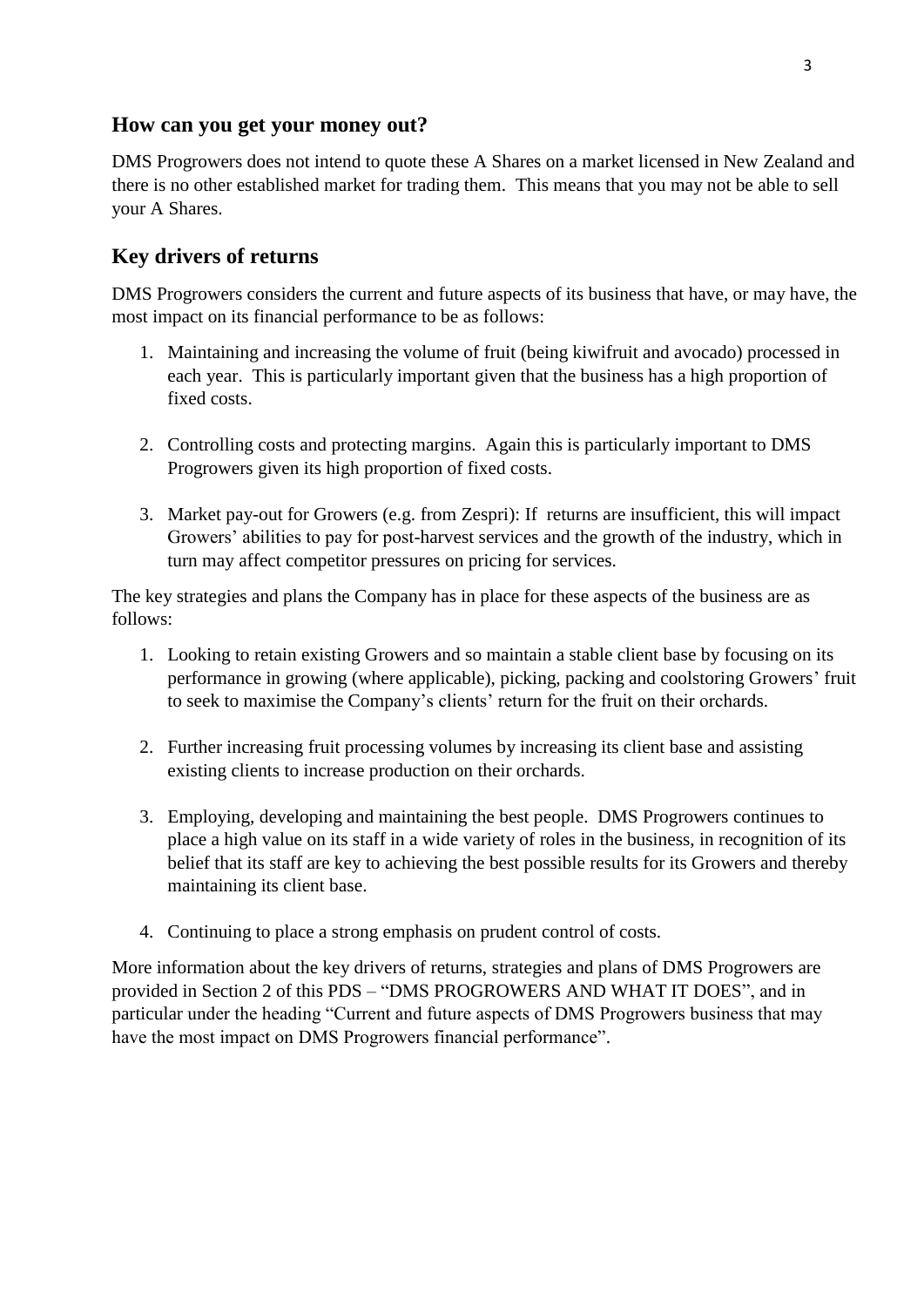# **Key risks affecting this investment**

Investments in shares are risky. You should consider if the degree of uncertainty about DMS Progrowers' future performance and returns is suitable for you. The price of these A Shares should reflect the potential returns and the particular risks of these A Shares. DMS Progrowers considers that the most significant risk factors that could affect the value of the A Shares are:

| $\#$           | <b>Risk</b>                                                         | <b>Company's Assessment of Risk</b>                                                                                                                                                                                                                                                                                                                                                                                                                             |  |
|----------------|---------------------------------------------------------------------|-----------------------------------------------------------------------------------------------------------------------------------------------------------------------------------------------------------------------------------------------------------------------------------------------------------------------------------------------------------------------------------------------------------------------------------------------------------------|--|
| $\mathbf{1}$   | The volume of<br>fruit processed<br>declines due to<br>lower market | DMS Progrowers' business has significant fixed costs and therefore the<br>volume of fruit processed in any year is important. If such a decline were to<br>occur then the impact on the business and its profitability could be<br>significant.                                                                                                                                                                                                                 |  |
|                | share                                                               | The best way for DMS Progrowers to avoid this risk is to focus on its<br>performance in terms of packing and coolstoring its Growers' fruit so as to<br>achieve excellent results for the Company's grower clients and encourage<br>customer loyalty.                                                                                                                                                                                                           |  |
| $\overline{2}$ | The volume of<br>fruit processed<br>declines due to                 | The size of the national crop of kiwifruit and avocados could decline due to<br>a number of factors including climatic factors, pests and disease, and lower<br>market return reducing supply.                                                                                                                                                                                                                                                                  |  |
|                | significantly lower<br><i>industry volumes</i>                      | If it were to occur then this could have a severe impact on the business and<br>its profitability – particularly given the inability to foresee and so plan for a<br>risk of this nature.                                                                                                                                                                                                                                                                       |  |
|                |                                                                     | The best way for DMS Progrowers to mitigate this risk is strongly<br>controlling fixed costs including those significant fixed costs associated<br>with capital expansion.                                                                                                                                                                                                                                                                                      |  |
| 3              | Lack of market for<br><b>Shares in DMS</b><br>Progrowers            | Because DMS Progrowers' Shares are not listed on the NZX or another<br>exchange, there may not be a market for shareholders to sell their Shares<br>should they wish to do so.                                                                                                                                                                                                                                                                                  |  |
|                |                                                                     | DMS Progrowers seeks to mitigate this risk by making itself available to<br>act as an intermediary to facilitate such transactions.                                                                                                                                                                                                                                                                                                                             |  |
|                |                                                                     | However DMS Progrowers' Shares may not be readily saleable at all or at a<br>price that reflects the offer price. This could result in losses to a<br>shareholder who wishes to sell Shares.                                                                                                                                                                                                                                                                    |  |
| $\overline{4}$ | Loss of key staff                                                   | Key people may change employers, and the growth in the kiwifruit and<br>avocado industry has increased competition for key people.                                                                                                                                                                                                                                                                                                                              |  |
|                |                                                                     | Given the non-homogeneous nature of the fruit, the industry is particularly<br>dependent on the skill of the people operating our specialist machinery and<br>equipment. Further, DMS Progrowers' people's ability to assess fruit<br>quality, both at packing and coolstorage, is critical to the success of the<br>business and maximising Grower return. DMS Progrowers continually<br>endeavours to make itself the preferred place of employment in the NZ |  |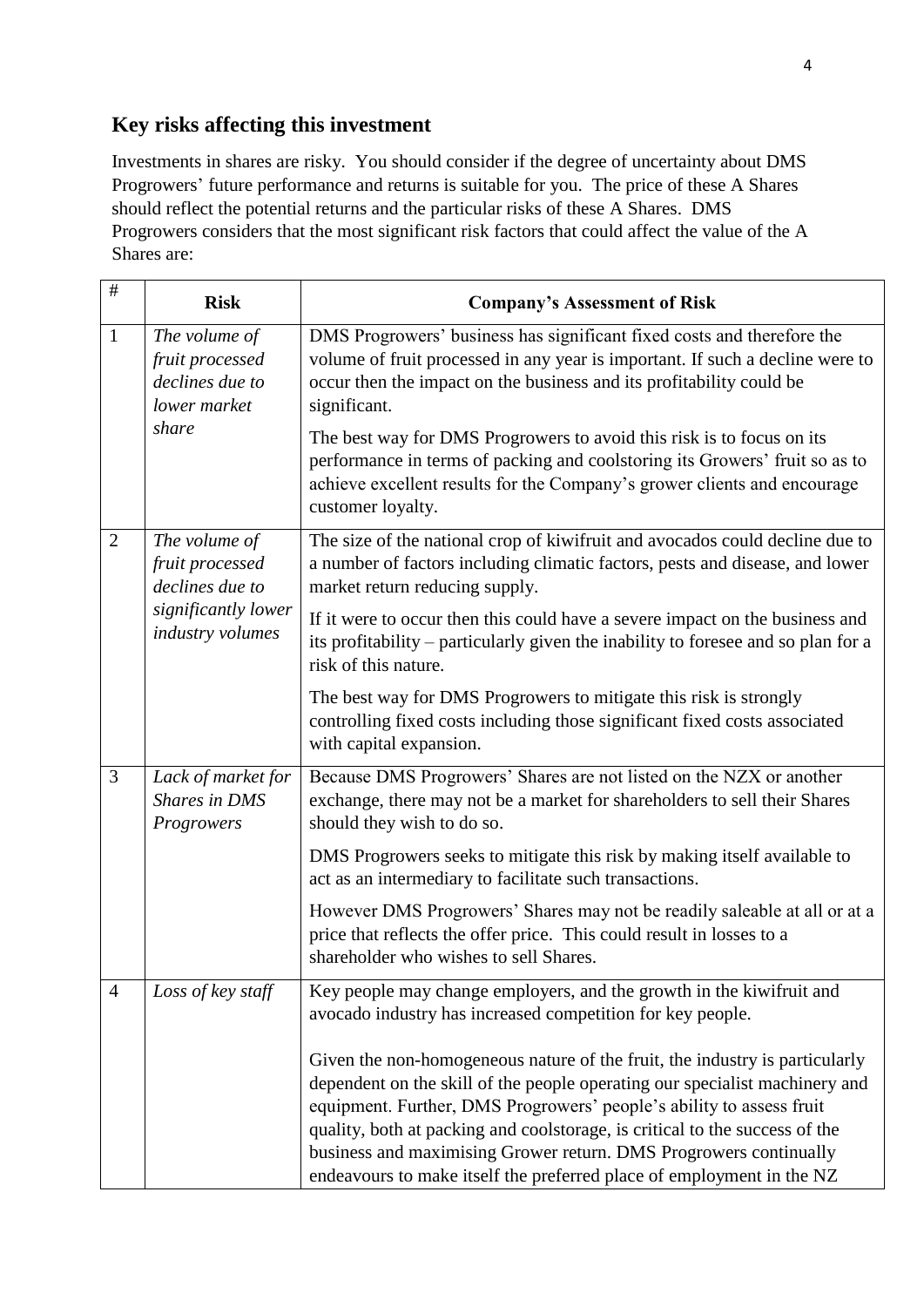|                 | kiwifruit and avocado industry.                                          |  |
|-----------------|--------------------------------------------------------------------------|--|
| Reliance on     | DMS Progrowers uses a large seasonal workforce, including through the    |  |
| seasonal labour | New Zealand Government Recognised Seasonal Employer (RSE) Policy         |  |
|                 | and Tourist Work Visas. The RSE Policy and Tourist Work Visa regulates   |  |
|                 | supply of temporary labour from overseas. These provide a cost effective |  |
|                 | workforce for DMS Progrowers. Changes to the RSE Policy or other         |  |
|                 | employment related policy reducing the supply of temporary labour from   |  |
|                 | abroad, would be detrimental to DMS Progrowers, potentially increasing   |  |
|                 | seasonal labour costs and reducing efficiency and facility utilisation.  |  |
|                 |                                                                          |  |

This summary does not cover all of the risks of investing in the A Shares. You should also read Section 7 of this PDS ("RISKS TO DMS PROGROWERS' BUSINESS AND PLANS") and the paragraphs contained under the sub-heading "Current and future aspects of DMS Progrowers' business that may have the most impact on DMS Progrowers' financial performance" in Section 2 of this PDS – "DMS PROGROWERS AND WHAT IT DOES".

### **Where you can find DMS Progrowers' financial information**

The financial position and performance of DMS Progrowers are essential to an assessment of this offer. You should also read Section 6 of this PDS ("DMS PROGROWERS' FINANCIAL INFORMATION").

In addition you should read the financial information relating to the Company contained on the Disclose Register (see www.business.govt.nz/disclose, offer number OFR11778) in the document entitled "Information incorporated by reference in Product Disclosure Statement for an offer of A Shares in DMS Progrowers Limited".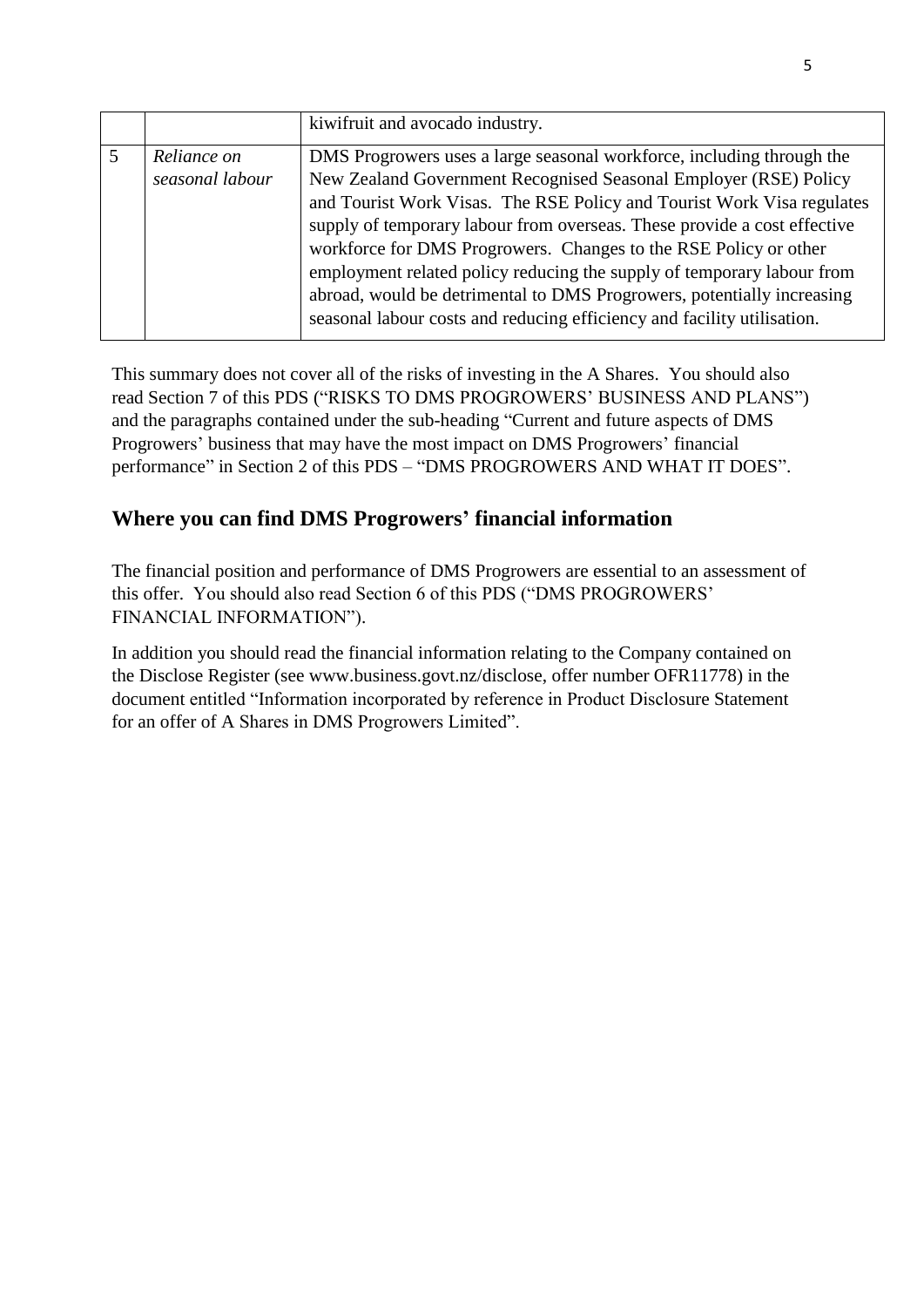# **Table of contents**

| Section |                                                | Page |
|---------|------------------------------------------------|------|
|         | 1. Key information summary                     |      |
|         | 2. DMS Progrowers and what it does             | 8    |
|         | 3. Purpose of the offer                        | 22   |
|         | 4. Terms of the offer                          | 23   |
|         | 5. Key features of DMS Progrowers shares       | 24   |
|         | 6. DMS Progrowers' financial information       | 26   |
|         | 7. Risks to DMS Progrowers' business and plans | 27   |
|         | 8. Tax                                         | 33   |
|         | 9. Where you can find more information         | 33   |
|         | 10. How to apply                               | 33   |
|         | 11. Contact information                        | 34   |
|         | 12. Glossary                                   | 35   |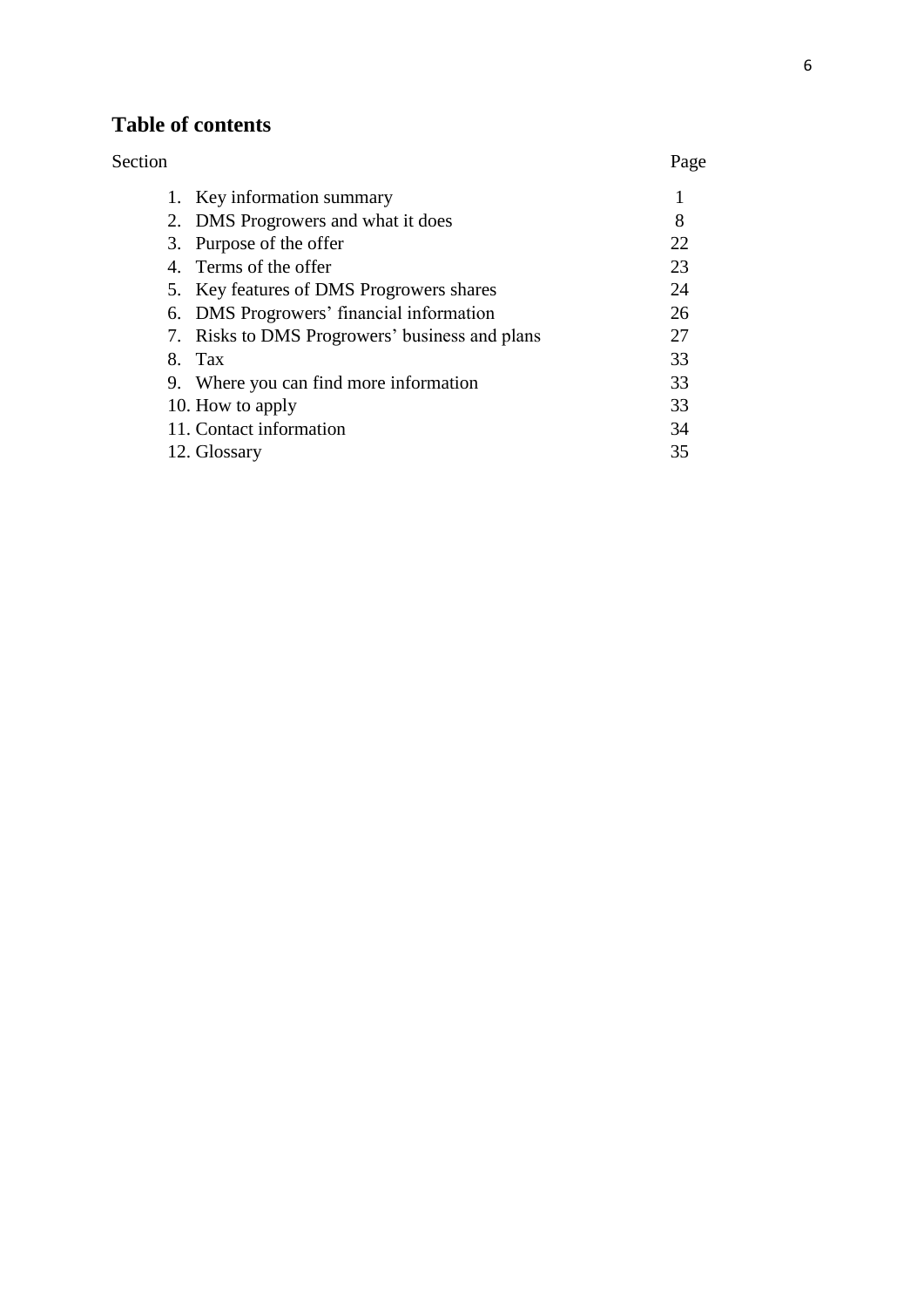# **Letter from the chairman**

#### Dear Investor

On behalf of the Directors of DMS Progrowers Limited, it is our pleasure to provide you with the opportunity to invest in shares in DMS Progrowers Limited, a company dedicated to the growing, packing, coolstorage and other post-harvest management of kiwifruit and avocados, with the goal of maximising the profitability of its Grower clients.

In 1989, Paul Jones and Craig Greenlees established Direct Management Services to manage Kiwifruit orchards and soon thereafter began providing post-harvest services to those managed kiwifruit orchards. Since then the business has expanded to include the management of and provision of post-harvest services to avocado orchards. Direct Management Services was incorporated as DMS Progrowers Limited, the company you are now being offered a shareholding in.

The purpose of this offer is to allow Kiwifruit and Avocado Growers the opportunity to invest in DMS Progrowers Limited. It is the view of the Directors that historically and quite probably into the future given good management, the post-harvest operations of DMS Progrowers Limited have offered higher returns on investment than orcharding. Therefore, collectively as a Board of Directors, we believe it makes good sense for Kiwifruit and Avocado Growers to have a tangible interest in both the management and profitability of such facilities and in particular the postharvest facility that processes their valuable fruit. …….

………

…………

Yours faithfully

#### **Peter De Luca**

**CHAIRMAN** 

DMS Progrowers Limited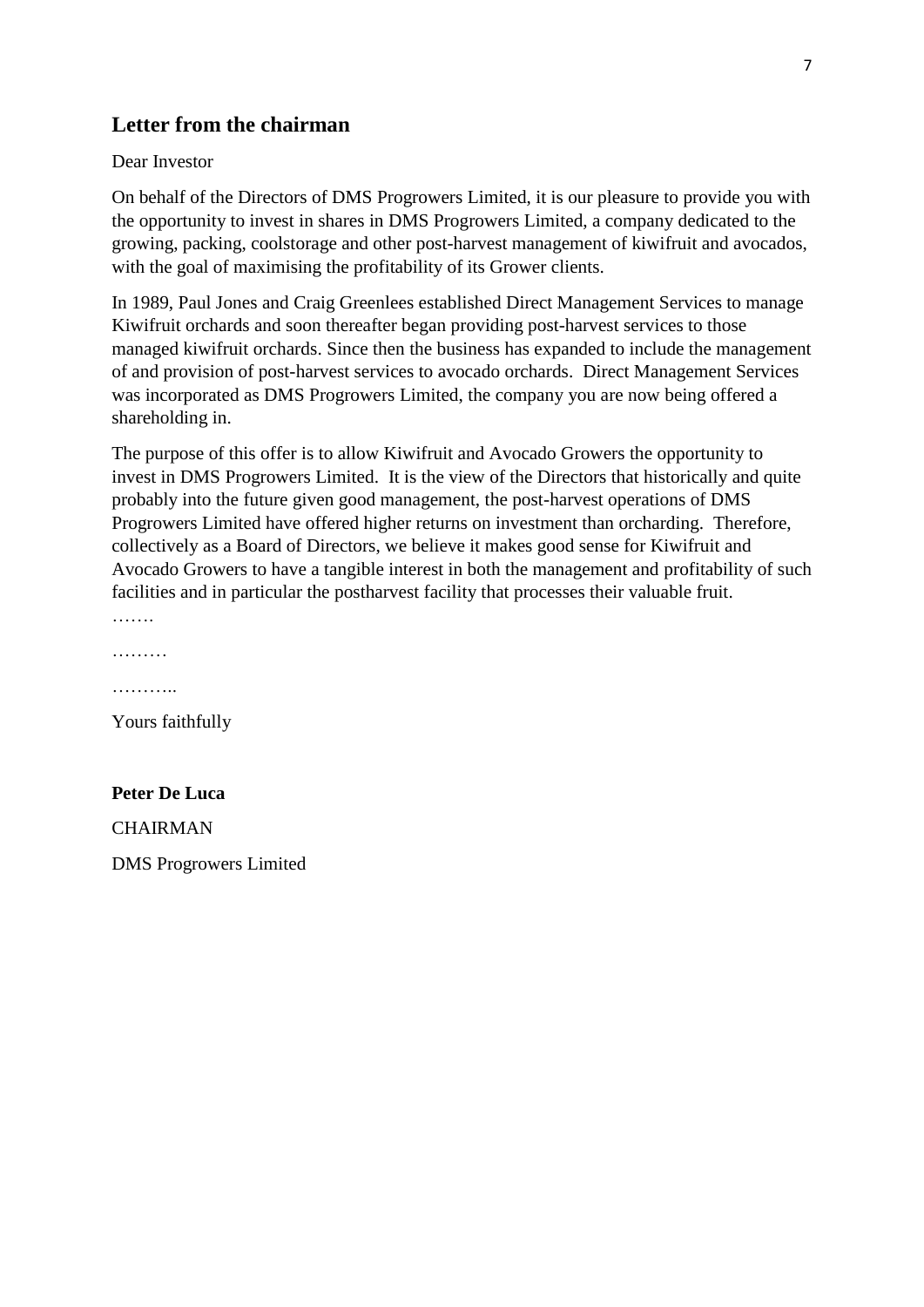# **2 DMS PROGROWERS AND WHAT IT DOES**

#### **An overview of DMS Progrowers' business**

DMS Progrowers is a leading kiwifruit and avocado orchard management and post-harvest operator based in the Bay of Plenty. Founded in 1991, DMS Progrowers has been operating in the orchard management and post-harvest business for over 25 years.

DMS Progrowers' brand promise has been to "Increase Grower Profit". Industry data for onshore fruit loss and net storage earnings shows that over the last five seasons DMS Progrowers has consistently performed on an above average basis when assessed by reference to kiwifruit packing and cool stores in the Bay of Plenty<sup>1</sup>. DMS Progrowers has over 600 hectares of leased and managed orchards in the Bay of Plenty. The leases range from ground rentals to profit sharing options, combined with management options which are offered on a per hectare rate. All managed and leased orchards are also harvested, packed and cool stored by DMS Progrowers.

Growers' kiwifruit is supplied to Zespri via DMS Progrowers Supply Entity Limited. DMS Progrowers manages logistics and supply to Zespri of all kiwifruit on behalf of DMS Progrowers Supply Entity Limited. Avocado Growers' avocados are sold through DMS Progrowers to  $\text{AVOCO}^2$  for export and local market.

### **The Nature of Operations and the Main Activities of DMS Progrowers**

The array of kiwifruit and avocado services provided by DMS Progrowers spans the following:

- Consulting and orchard assessment relating to orchard purchase(s)
- Orchard leasing
- Orchard management
- Harvesting and packing of fruit
- Coolstorage of fruit
- Crop inventory management
- Provision of technical advice and support
- Advice pertaining to conversion of orchards to new kiwifruit varieties
- Facilitating the syndication of investment orchards

 $\overline{a}$ 

 $1$  This assessment is made by reference to NZ industry data for onshore fruit loss and net storage earnings (each assessed on a variety by variety basis). Performance varies from year to year and from variety to variety. However for the two main varieties of Hayward Green and G3 Sungold, DMS Progrowers has performed better than average for each of the last 5 years.

<sup>&</sup>lt;sup>2</sup> The New Zealand Avocado Company Ltd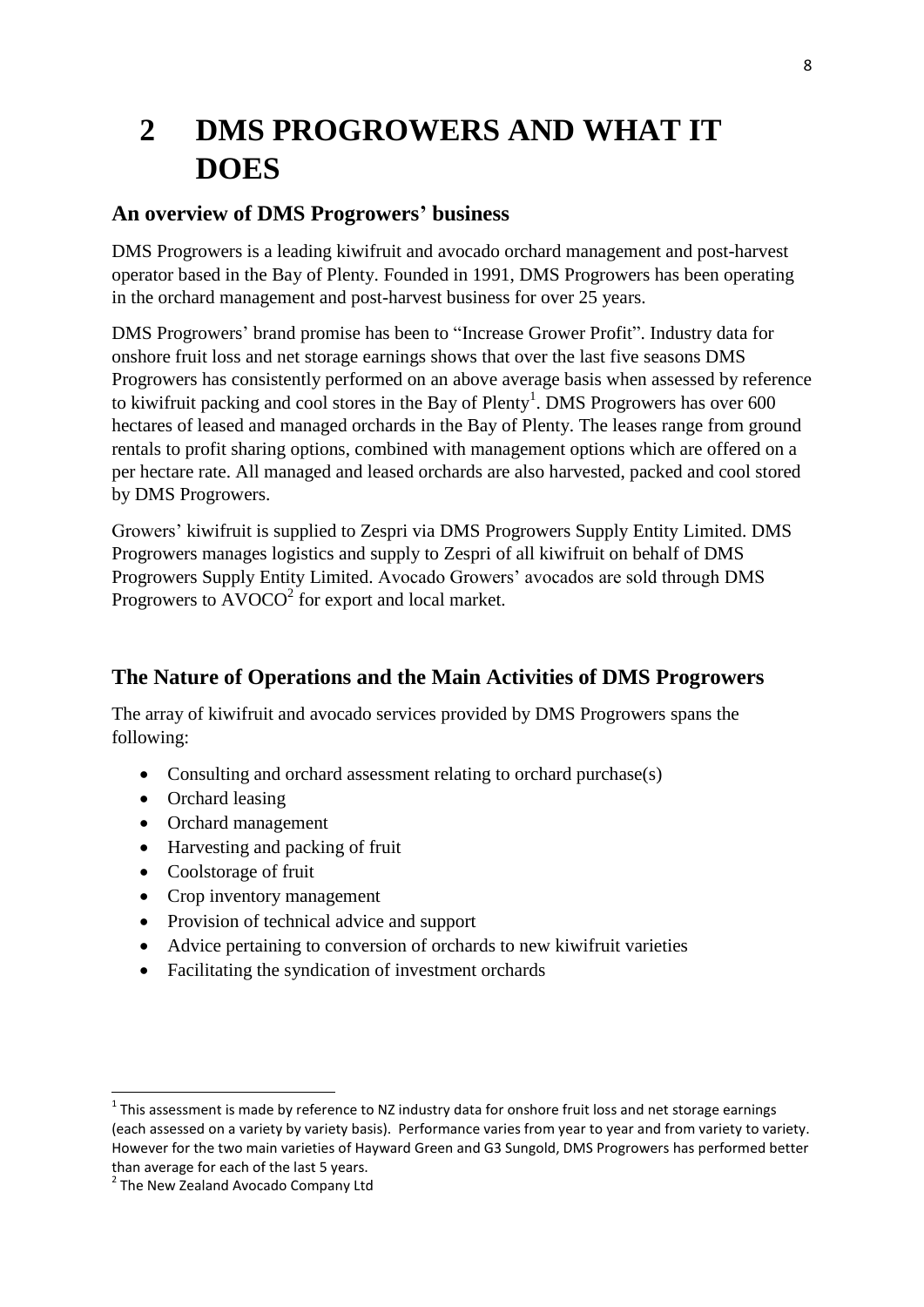#### **Capital Expenditure – Packing Capacity**

In 2018 DMS Progrowers ran into capacity constraints when growers provided DMS Progrowers a total of 13 million trays to process. Accordingly in order to cope with demand DMS Progrowers sub-contracted excess packing to two fellow G4 post-harvest operators. In order to reduce future reliance on third party operators DMS Progrowers is currently working on plans for a second packhouse for its Te Puke site. The Company acquired land for this purpose in October 2019 for \$7m. This is currently intended to be commissioned in 2021 and as at the date of this PDS is expected to cost approx. \$12m (in addition to the cost of the site). The purpose of this offer is in part to provide additional financial resources for this project and other expansion projects that may be desirable in the future.

#### **Group Companies**

The Company has a number of wholly owned subsidiaries. However these are either nontrading or hold assets that are not material in the context of the group as a whole.

#### **Relationship between DMS Progrowers and DMS Group**

In an agreement dated 18 July 2018, DMS Progrowers and DMS Group (a company owned in equal portions by the families of Paul Jones and Craig Greenlees) agreed to have DMS Group manage the business of DMS Progrowers. This arrangement (which replaced prior management arrangements entered into between DMS Progrowers and DMS Group) continues until it is lawfully terminated under that agreement or DMS Group ceases to hold a majority of the B Shares. As at the date of this PDS, DMS Group holds all of the B Shares.

This agreement provides for DMS Group to receive the following from DMS Progrowers as payment for its services:

- Reimbursement on the  $20<sup>th</sup>$  day of each month for all out-of-pocket expenses incurred by DMS Group in carrying out its management functions (including, for example, the costs of promotions, stationery, telephones and postage).
- On  $30<sup>th</sup>$  of June each year, a management fee equal to 6 cents for each tray equivalent of kiwifruit packed by DMS Progrowers.
- On  $30<sup>th</sup>$  of November in each year, a management fee equal to 5 cents per each tray equivalent of kiwifruit coolstored by DMS Progrowers.
- On  $31<sup>st</sup>$  of August in each year, a bonus equal to 25% of the super profit made by DMS Progrowers during the year to  $31<sup>st</sup>$  of January. Super profit is calculated as profit before interest, distributions and tax, minus 15% return on capital employed including bank debt and shareholders' equity.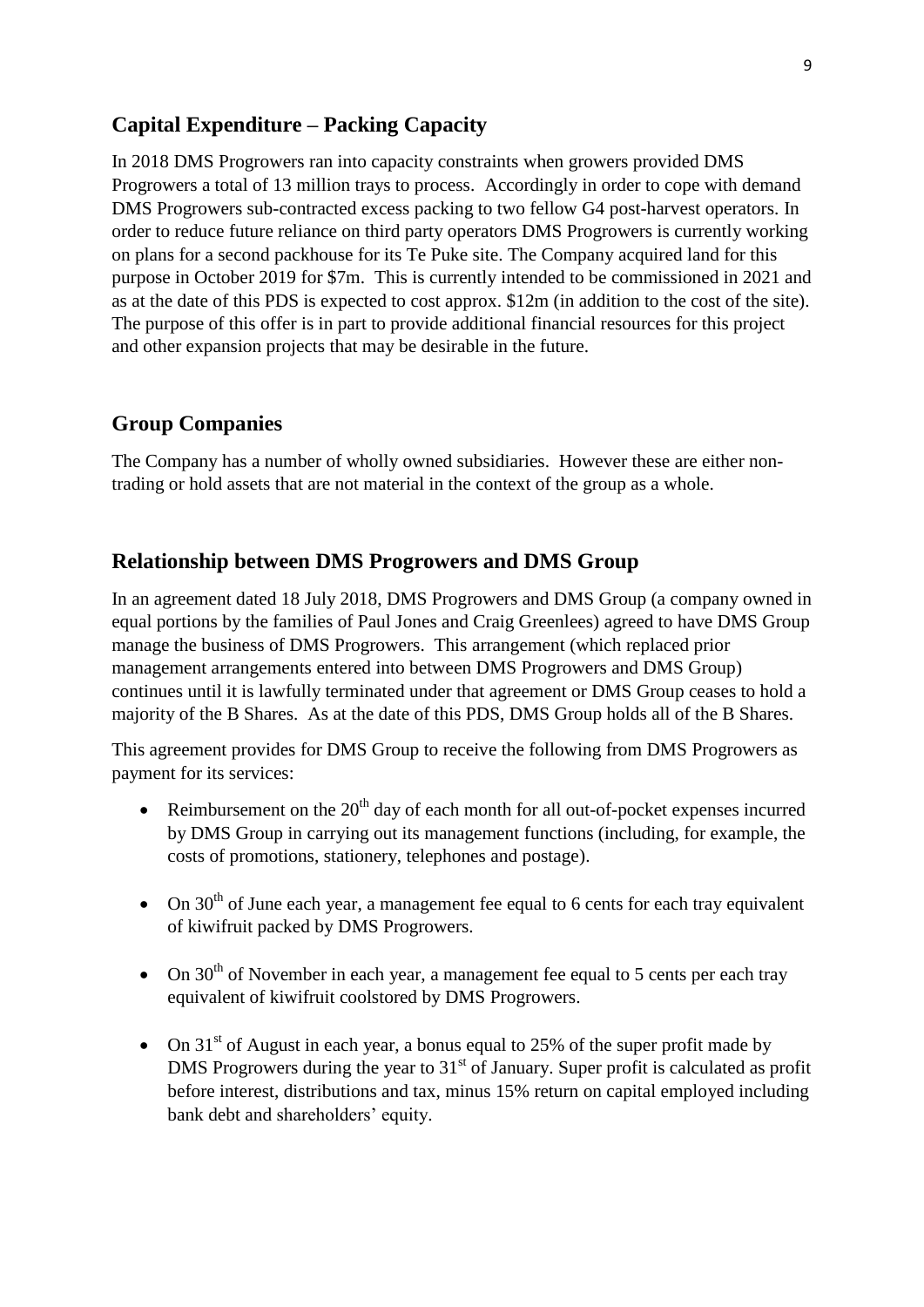A special dividend equal to the aggregate rebate paid to holders of A Shares.<sup>3</sup>

# **"G3 Champions"**

Following the outbreak of PSAv, DMS Progrowers has championed the Sungold or G3 variety as a more PSAv-resistant kiwifruit alternative. DMS Progrowers remains a leading proponent of the G3 variety and has marketed itself as such. DMS Progrowers and its Growers have produced G3 for several seasons now.

Thus far, the results have been even better than expected. The G3 variety has proven to be sufficiently PSAv-resistant, as well as being of good size, taste and yield, resulting in yields and returns comparable to the previous Gold variety (Hort 16A) prior to PSAv.<sup>4</sup>

DMS Progrowers' clients who have converted existing kiwifruit crops to the G3 variety have experienced relative ease with the conversion process and most importantly, the G3 fruit taste is proving to be desirable to consumers globally.

# **Avocado Production**

Much like its kiwifruit operations, DMS Progrowers is also a professional avocado orchard manager and post-harvest operator, providing a full range of services to Avocado Growers. DMS Progrowers has built strong working relationships with both its exporter and local marketer.

The full range of services offered includes orchard advice, orchard management and packing.

Avocados are packed at the DMS Te Puna site, which features a modern grader that incorporates soft fruit handling systems. The fruit is washed with a water blaster to maximise packouts.

In summary, DMS Progrowers' services provided in respect of avocados include the following:

- Orchard management and lease options ranging from 50 to 7,500 trees
- Provision of technical advice and support advice on reducing bi-annual bearing
- AvoGreen pest monitoring
- Maturity testing

**.** 

- Picking and packing for export and local market
- Cost-effective picking seeking to save dollars per bin
- Outlet for processing fruit through Avocado Oil New Zealand Limited

 $3$  This special dividend replaces (from (and including) the year ended 31 January 2019) an additional management fee equal to 24 cents per tray equivalent packed.

<sup>4</sup> Average G3 orchard gate returns for Industry of c. \$138,000/ha in 2018 (as against c. \$90,000/ha from 16A in 2011). Also significantly greater industry volumes in 2018 i.e. \$66m vs \$29.9m.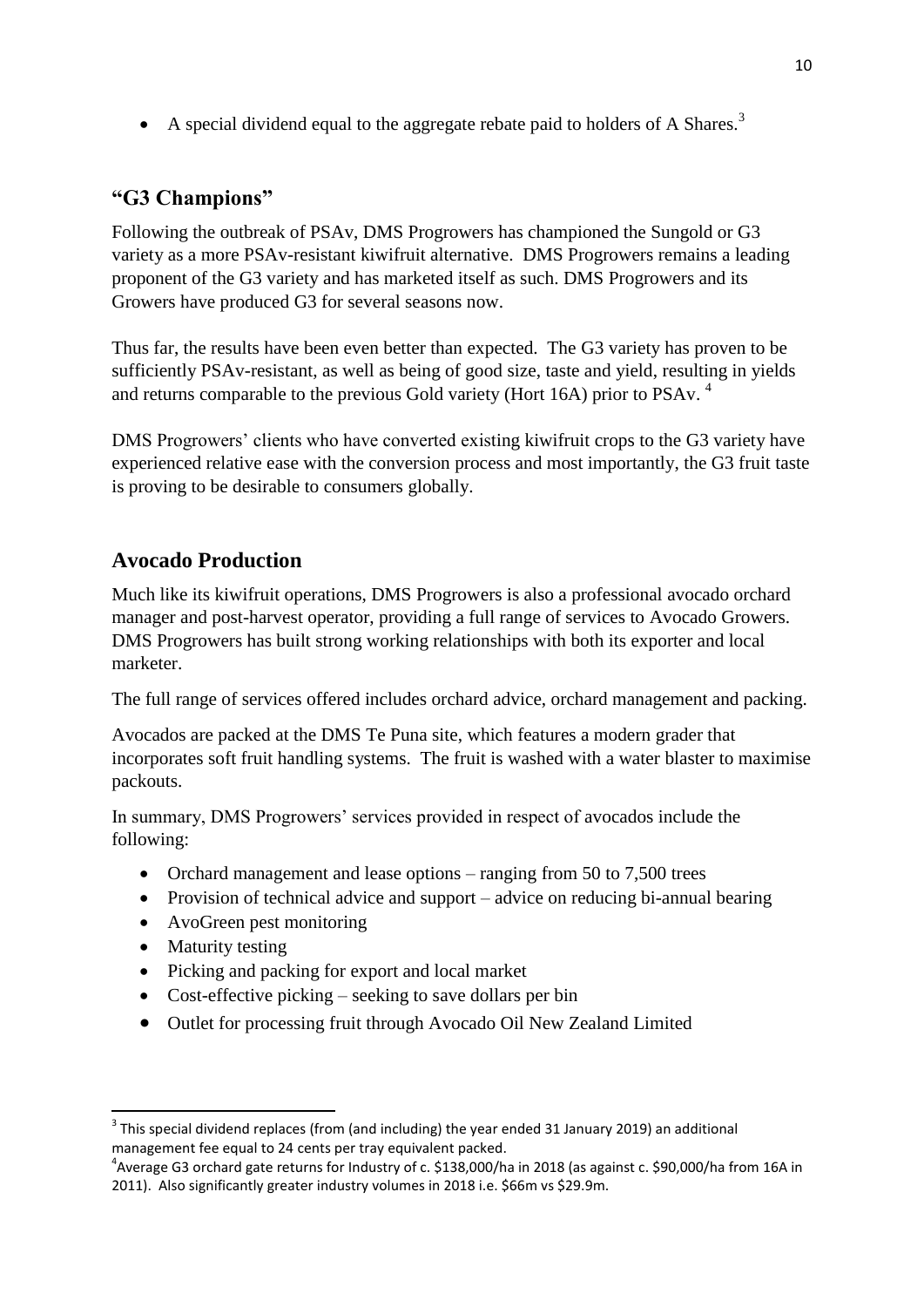# **Orchard Investment**

For over 25 years, DMS Progrowers has been managing absentee-owner orchards. These corporate orchards range in size from small to very large (such as orchards in excess of 30 canopy hectares).

Often the larger orchards are a syndication of like-minded individuals who rely on the expertise of DMS Progrowers and its staff in managing these orchards on their behalf.

DMS Progrowers provides regular management reports, annual reports, General Meeting management, and accounts/tax returns.

DMS Progrowers considers itself to be a leading service provider for those who wish to own an orchard outright or through syndication. Many DMS Progrowers clients have sought and obtained the advice of DMS Progrowers with respect to potential orchard purchases and DMS Progrowers has facilitated many orchard syndications through networking like-minded Growers and investors.

# **People & Culture**

DMS Progrowers places a high value on its people and recognises that those people and the culture they are part of, amongst its core competencies.

It believes that empowerment of its people to be the best they can be positively impacts the work environment at DMS Progrowers and increases the likelihood that its clients will be happy with the services provided. DMS Progrowers has made significant investments in the development and up-skilling of its people.

DMS Progrowers has a strong focus on building the best team available to grow, pack and coolstore its clients' crops. DMS Progrowers' company culture is built around six core values, which are the following:

- Together We Achieve
- Positive Attitude
- Show Initiative
- Passion For Success
- Consistent Customer Focus
- Our Peoples Wellbeing

DMS Progrowers' view is that an emphasis on the above core values has empowered its people and provided the framework for a culture conducive to meeting clients' demands and "Increasing Grower Profit".

DMS Progrowers has introduced a drug and alcohol policy to eliminate both from our sites and stresses the importance of Health and Safety in the workplace through stringent compliance with our Health and Safety requirements and elimination of workplace hazards.

The quality and talent of both DMS Progrowers' permanent team and our seasonal workforce continues to lift each year. We attribute this to our focus on empowerment and up-skilling of our people, as well as leadership at various levels of DMS Progrowers' business.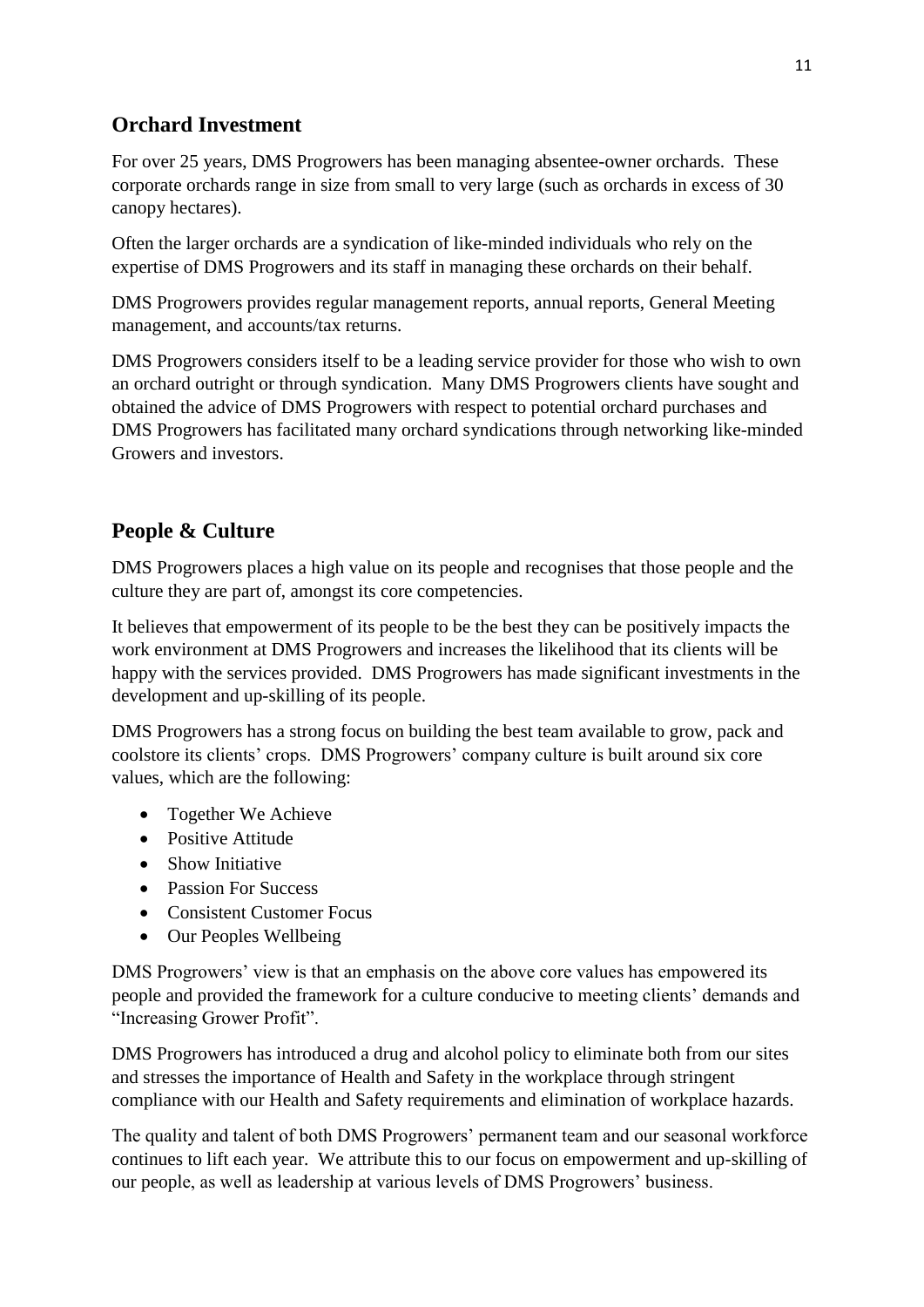# **Industry Collaboration**

To also help "Increase Grower Profit", DMS Progrowers has a formal alliance with competing kiwifruit post-harvest operators, Trevelyans, Apata and OPAC. "G4 Kiwi" involves all four members working closely together to improve the member businesses, their service to their respective clients and their service to Zespri. The combined New Zealand market share of the kiwifruit industry of these four members is over 30%.

All four members have, when results for all kiwifruit varieties are consolidated, performed better overall in both the 2017 and 2018 seasons than the New Zealand industry average (assessed by reference to fruit loss, and net accountability payment). We see significant advantages to our business from this close alliance.

In 2014, a marketing alliance to handle kiwifruit for the Australian market was formed – the Nutritious Kiwifruit Company ("**NutriKiwi**"). This group combines the supply from DMS Progrowers, Trevelyans, OPAC and Eastpack, comprising approx 50% of New Zealand total industry volume. This alliance was established with the goal of lifting Grower returns in a de-regulated environment.

Much like G4 Kiwi, NutriKiwi has proven successful in 2017 and 2018 and DMS Progrowers anticipates that it is likely to continue to raise Grower returns from the Australian market in the foreseeable future.

DMS Progrowers also has a shareholding in joint venture packaging supplier, UPNZ Limited, which imports pocket packs for its members. This venture has successfully reduced packaging cost to DMS Progrowers and its Grower clients.

DMS exports its avocados through AVOCO, who are the single biggest exporter of NZ avocados with over 62% of the national crop exported through AVOCO. Australia is the main market for NZ avocados with AVOCO exporting 80% of their volume to Australia and selling through major retailers Coles & Woolworths. The remaining 20% of fruit is exported to Asian countries, like China. This is an exciting emerging market for NZ avocados with the potential for future growth. AVOCO are committed to furthering the international success of the New Zealand avocado industry.

### **The Kiwifruit Industry**

New Zealand's kiwifruit industry is regulated through the single market channel of Zespri. New Zealand's kiwifruit growers who wish to export fruit to countries other than Australia must do so through Zespri's single point of entry into such markets.

Zespri's primary roles are that of promoting and selling kiwifruit in overseas markets as well as driving innovation in new varieties and technology.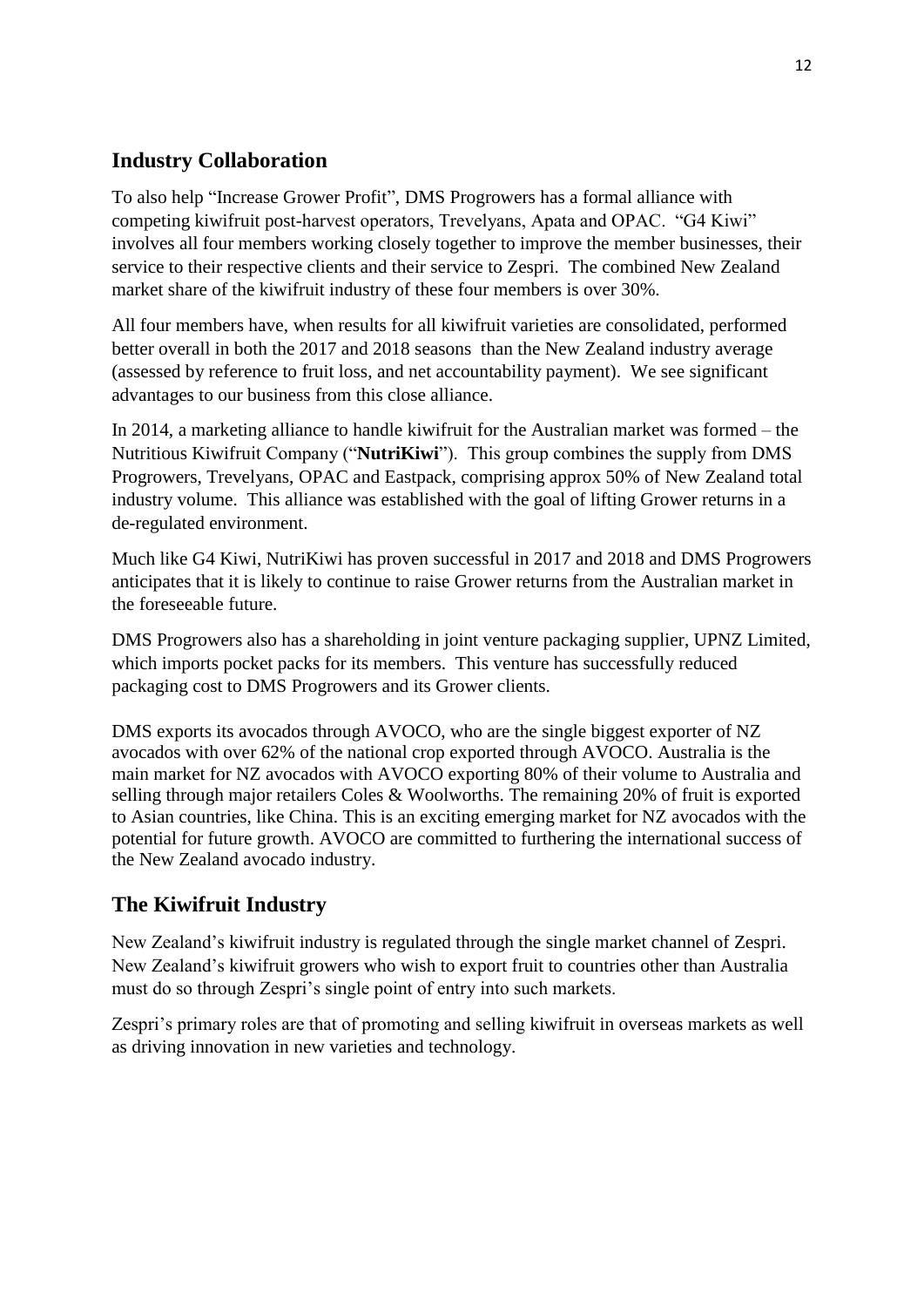# **Current and future aspects of DMS Progrowers' business that may have the most impact on DMS Progrowers' financial performance**

### *Volume of fruit Processed*

DMS Progrowers has significant fixed costs and therefore the volume of fruit processed in any year is important. However, the business has historically had a stable client base and subject to the seasonal vagaries and risks to horticulture production, the business can expect relatively stable volumes from year to year.

Recently both the industry and DMS Progrowers have experienced significant growth in volume. This growth is in part driven by the recovery of the industry from the PSAv outbreak. The success of Zespri Sungold has generated considerable new plantings and conversion from Hayward throughout the industry. This, combined with the superior yield of the Sungold variety means that DMS believes that volumes are likely to further increase as these plantings and conversions come into production.

# *Performance with Growers' fruit*

Performance with the Growers' fruit is important in terms of results for clients. DMS Progrowers through its performance in growing (where applicable), picking, packing and coolstoring the Growers' fruit, seeks to ensure that the Grower receives the highest possible return for their fruit or on their orchard. Through doing this, DMS Progrowers increases their chance of retaining that Grower as a client for future years.

### *Outbreak of pest or disease*

A further outbreak of pest or disease such as PSAv or something similar would detrimentally impact DMS Progrowers' financial performance. Since the outbreak of PSAv, DMS Progrowers and the kiwifruit industry more broadly, have become more equipped to mitigate the risk of PSAv and other diseases.

# *People*

Employing, developing and retaining the best people for a wide variety of roles in the business is critical to the performance of the business.

### *Cost control*

Controlling assets employed along with variable and fixed costs, as in any business, is important to DMS Progrowers, especially given the significant level of assets associated costs.

#### *Market pay-out to Growers*

The returns for the fruit are primarily the responsibility of Zespri, the kiwifruit industry's marketer and are the risk of Growers. However, if returns are insufficient, this will impact the ability of Growers to pay for post-harvest services and the growth of the industry which may in turn affect competitor pressures on pricing for services.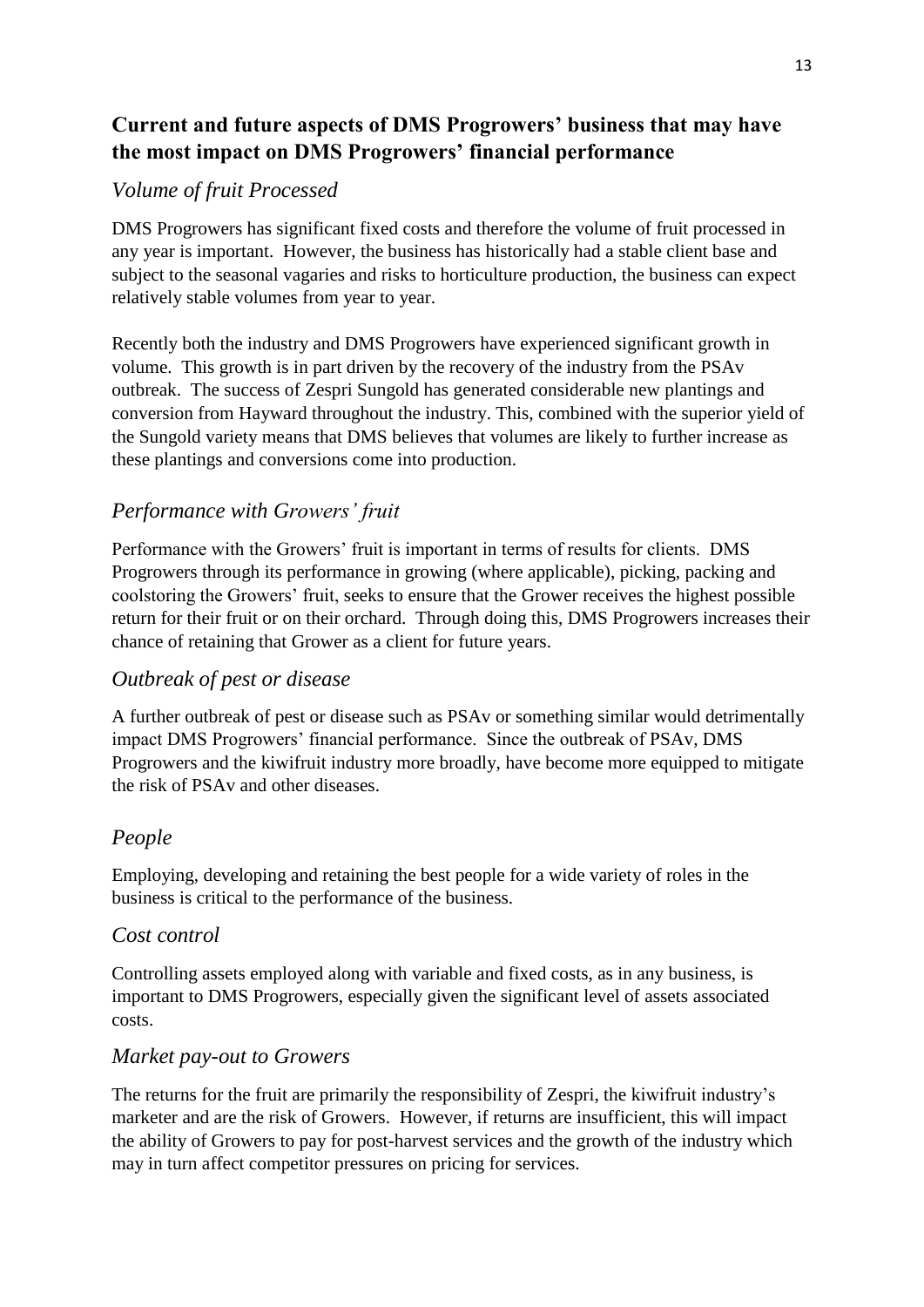# **DMS Progrowers Limited – Organisation Chart**

#### Board of Directors

DMS Progrowers' Board of Directors comprises six Directors in total and is structured as follows:



#### Executive Management Team

The most significant members of DMS Progrowers management are identified in the chart below:

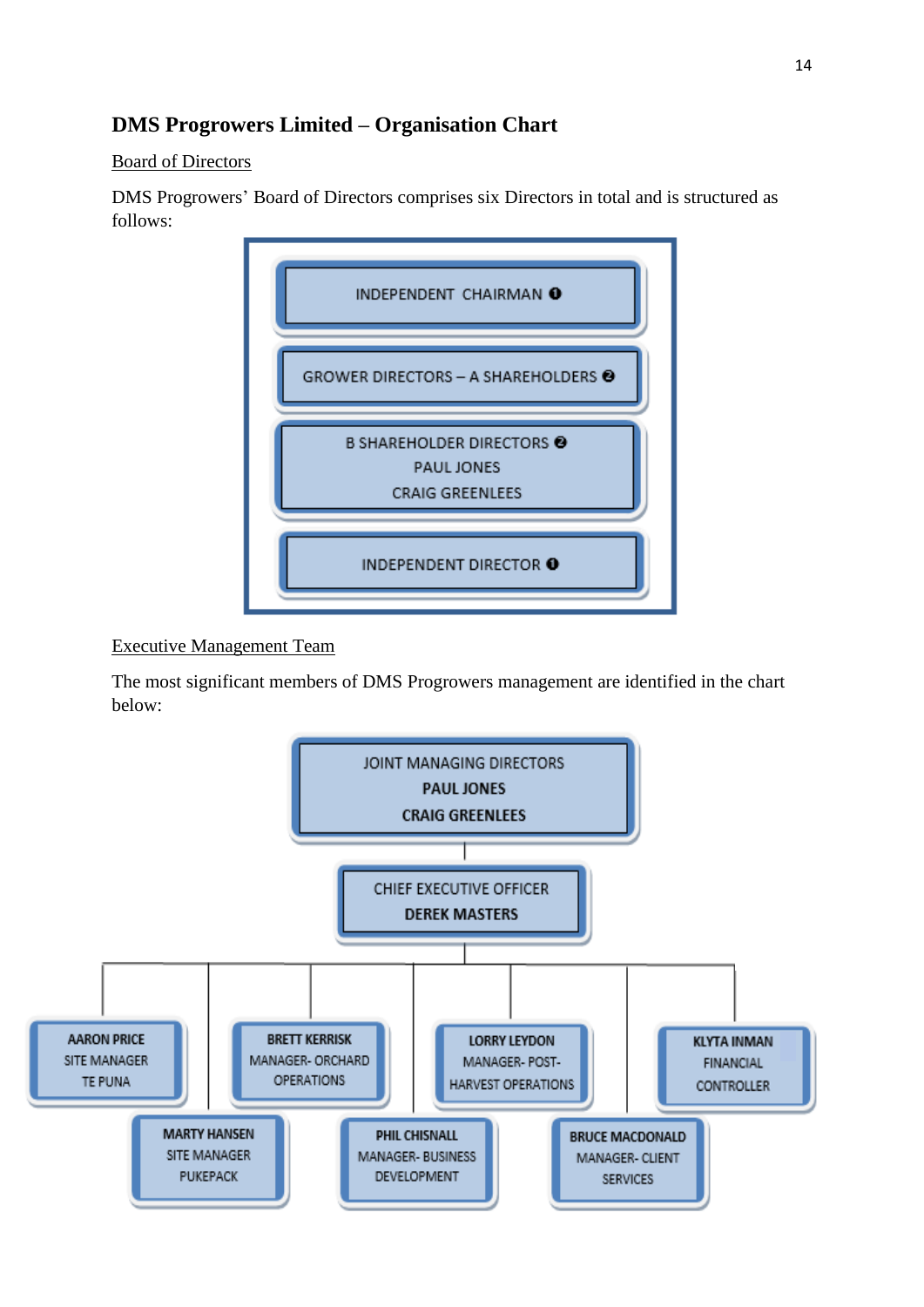### **Directors, Senior Managers and Individual Relevant Parties**

#### PETER DE LUCA (LLB, M ComLaw (Hons)) DMS PROGROWERS CHAIRMAN (Appointed by the Board)

Peter was appointed as independent chairman for DMS Progrowers in September 1999. Peter has been a Senior Partner in Hamilton commercial law firm, Tompkins Wake and is an experienced Company Director across a range of sectors. In legal practice, his areas of expertise include company law and corporate governance. Peter is a chartered member of the Institute of Directors having been a member since 1993 and is a past chair of the board of the Waikato branch of the organisation.

#### CRAIG GREENLEES (BMS (Hons) CA ANZIM) DIRECTOR (Appointed by the Class B shareholders)

Craig has been involved in the kiwifruit industry as an orchard owner and manager since 1983. Along with Paul Jones, Craig is a founder of DMS Progrowers and a founder and co-owner of DMS Group. Craig became active in industry politics in the early 1990s and was subsequently selected as one of its leaders to chair Zespri for six years. Craig served on the Zespri Board for 15 years, standing down in mid-2014.

Craig's primary focus within DMS Progrowers is on financial, supply chain, client relations, industry matters and other investments.

Craig and his family have a significant investment in the kiwifruit industry, not only in post-harvest but are also significant owners and managers of orchards.

PAUL JONES (BFSc (Hons)) DIRECTOR (Appointed by the Class B shareholders)

Paul, along with Craig Greenlees, is a founder of DMS Progrowers and a founder and co-owner of DMS Group and has been involved in the kiwifruit business for over 25 years as a Grower and manager.

Paul has led the orchard management team of DMS with a focus on orchard productivity and Grower profit. He is also actively involved in post-harvest operations and client relations. Paul has been a member of the New Zealand Kiwifruit Growers Incorporated (KGI) Forum since it was formed in 1995 and has served on numerous work groups and committees with the representative body. Paul was elected as a Zespri director in 2014.

Paul and his family also have a significant investment in the kiwifruit industry as significant orchard owners and managers as well as their post-harvest investment.

#### ANTHONY (TONY) LEICESTER

DIRECTOR (Appointed by the Class A shareholders)

Tony's background is with Challenge Corporation Wellington, in roles such as senior management, marketing, sales and staff development, prior to his purchasing a nine hectare kiwifruit orchard in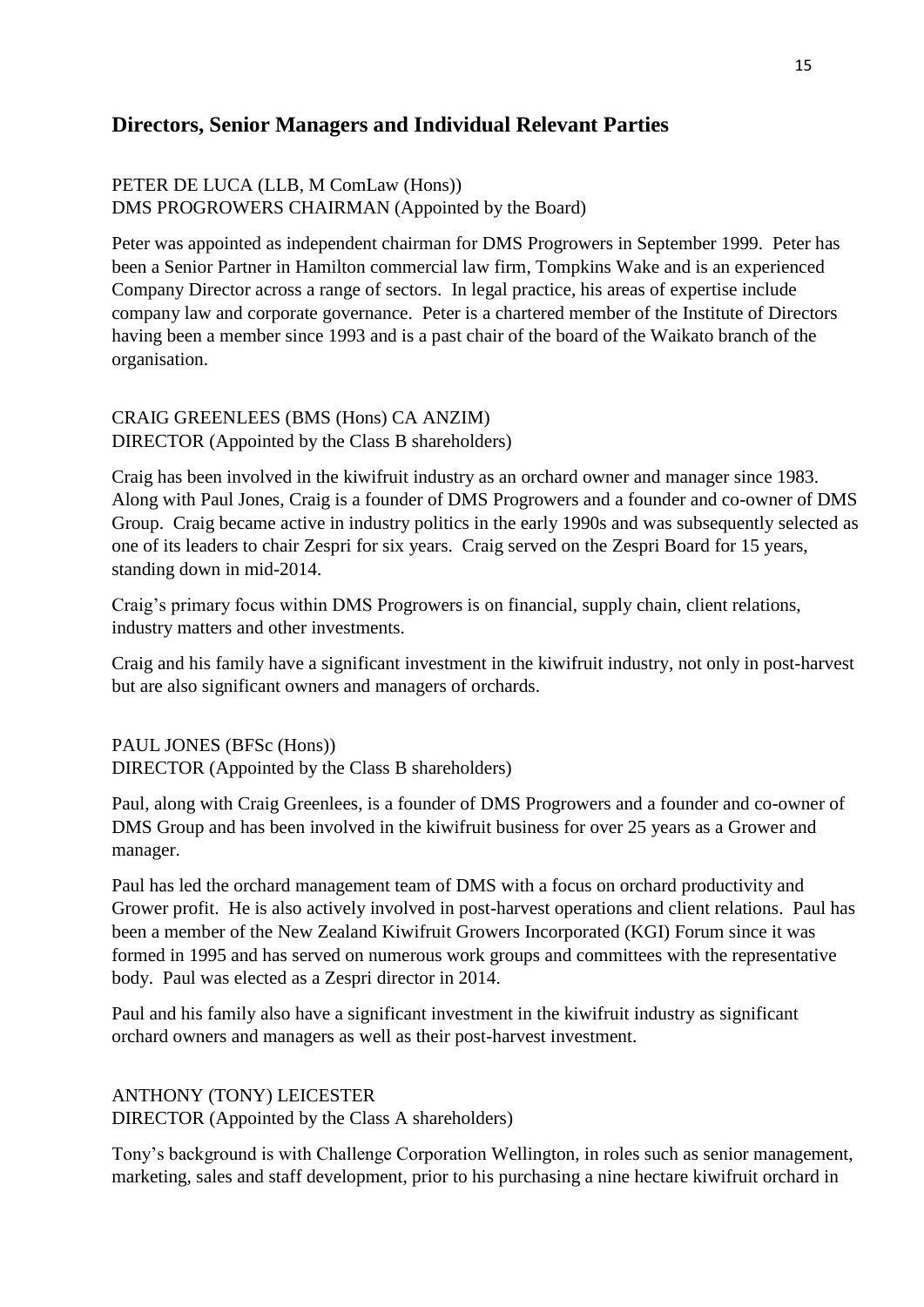the Hawke's Bay in 1992. Appointed to the DMS Progrowers Board in October 2011, Tony is also a committee member of the DMS Supply Entity Group and was voted onto KGI as their representative in 2009.

JOHN COOK (Dip Ag) DIRECTOR (Appointed by the Class A shareholders)

John has corporate experience in all facets of the kiwifruit industry value chain over the past 30 years and has owned top producing orchards in Te Puke since 1996. He also has experience in Australian multi-variety fruit orchards from growing, packing and marketing, both domestically and internationally. John is an experienced company director and a member of the New Zealand Institute of Directors.

#### LAIN JAGER DIRECTOR (Appointed by the Board)

Lain grew up alongside the Waiwhakaiho river under the slopes of Mt Taranaki in New Plymouth. He completed a Masters Degree in Social Sciences at the University of Waikato in Hamilton in 1993 before working for the Sheraton Hotel Chain in Auckland and Rotorua and Fletcher Challenge Steel and Wire in Otahuhu in the early years of his career. Lain joined Zespri in 1999 as Human Resources Manager, was appointed GM Supply Chain in 2004 and Chief Executive Officer of Zespri in December 2008.

Lain completed his time as Zespri CEO in December of 2017 and is now involved with a number of investment projects mostly in the Agriculture and Tourism industries. Lain acts as a strategic advisor to a number of CEO's and is a director of a number of companies including Spring Sheep Dairy NZ Management Limited.

#### DEREK MASTERS (NZCE (Mech), NZDIP, Bus) CHIEF EXECUTIVE OFFICER

Derek commenced working for DMS Progrowers in 2008 in the position of Chief Operating Officer. Derek came to DMS Progrowers having previously worked for over 20 years in both privately owned and international corporations, primarily in the manufacturing and fast moving consumer goods sectors. His strengths lie in developing cohesive teams working together to create better production systems and processes, with a strong focus on quality products and service. Derek was appointed CEO in late September 2017.

#### AARON PRICE MANAGER – DMS TE PUNA

Aaron has grown up within the local agricultural and horticultural industries working his way through most areas of the orchard and packhouse. Aaron has gained an extensive understanding of the industry from growing, harvesting, packing, cool chain, right through to loadout and into the marketplace. Aaron is passionate about his role as site manager at the DMS Te Puna site where he has been based since 2004.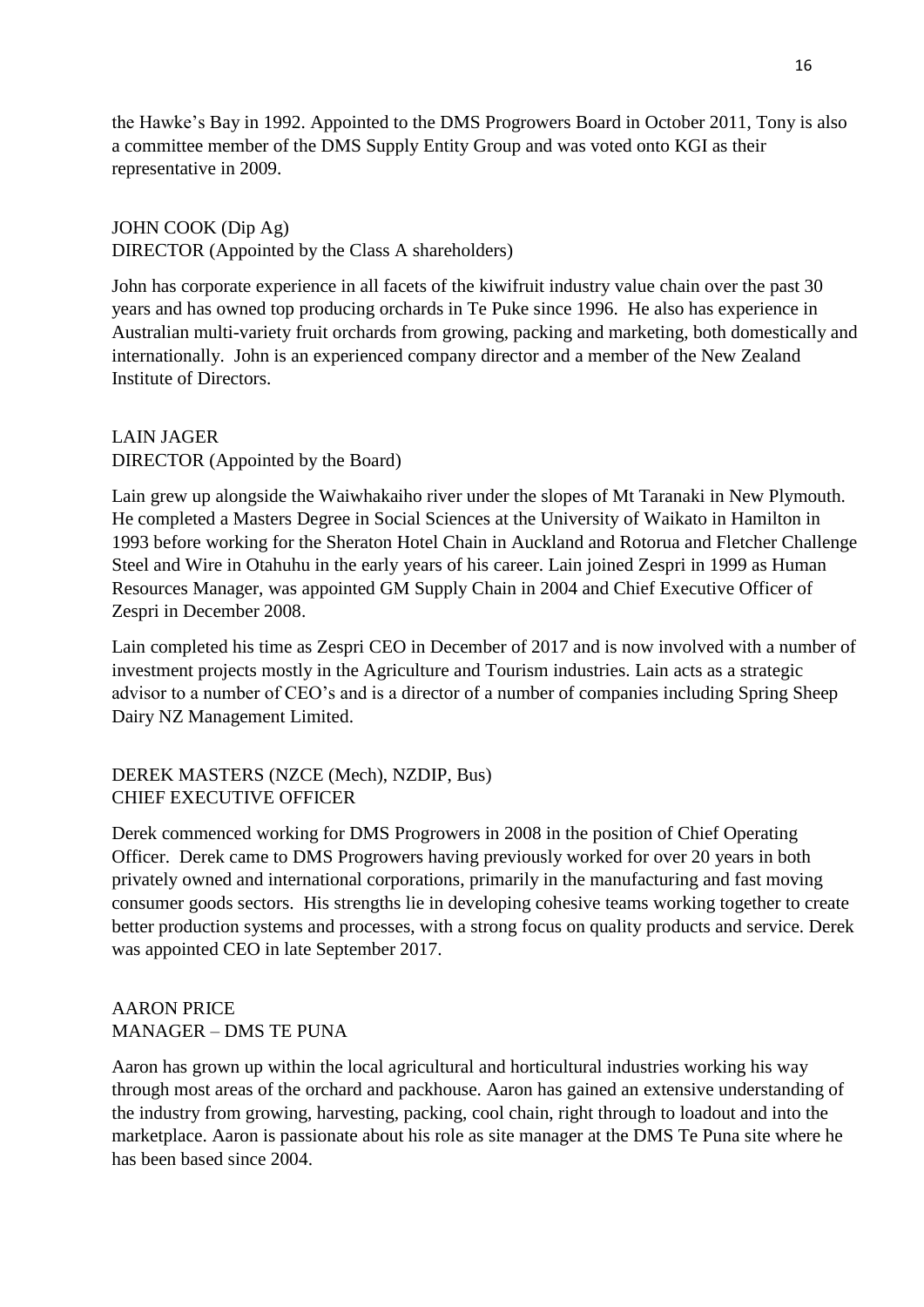#### MARTY HANSEN MANAGER – DMS PUKEPACK

Marty has been in the kiwifruit industry for 10 years. He commenced work with DMS in 2008 as Production Manager at Pukepack and was appointed site manager in July 2015. Prior to kiwifruit he was in the automotive industry, four years of which was self-employed. Marty is focused on achieving the best results for DMS Growers, team culture, empowering the staff and living the DMS core values.

#### PHIL CHISNALL MANAGER – BUSINESS DEVELOPMENT

Phil has been involved in the horticultural industry for 30 years. Phil joined DMS Progrowers in June 2002, for the first four and a half years as orchard manager for the Tauranga side of the business. Phil was appointed site manager for DMS Te Puna packhouse in January 2006 and has now progressed to the role of Business development of the Avocado Business unit. Phil is passionate, competitive and driven to achieve outstanding results for DMS Progrowers.

#### BRUCE MCDONALD MANAGER – CLIENT SERVICES

Prior to joining DMS Progrowers, Bruce had over 25 years involvement in the real estate industry culminating at senior management level in a publicly-listed company. He joined DMS Progrowers in 2006 to manage the Client Services team with a focus on growth and providing a high level of communication and service to DMS Progrowers' clients. Bruce is committed to the industry and has a personal investment in the avocado sector.

#### BRETT KERRISK (B Hort) MANAGER - ORCHARD OPERATIONS

Brett joined DMS Progrowers in 2010 after having spent five years as a Rural Lending Manager with Rabobank in Pukekohe. His experience also includes the position of technical representative for Bay of Plenty Fertiliser Ltd, specialising in horticultural crops. Brett has also worked for Franklin Rural Management, setting up and managing large scale farms including dairy equity partnerships. Brett has spent some years as a kiwifruit grower in south Auckland and in the position of orchard operations manager has strengthened DMS Progrowers' orchard management team whilst providing a full management service to the DMS corporate entities.

#### LORRY LEYDON (BCS) MANAGER - POST HARVEST OPERATIONS

Lorry has been involved with DMS since 2008 in a number of roles including technical support, laboratory manager, harvest manager, client services and more recently into post-harvest operations. Lorry's excellent communication skills and extensive insight into the DMS business and industry has been invaluable in supporting both DMS management and growers and the industry in general.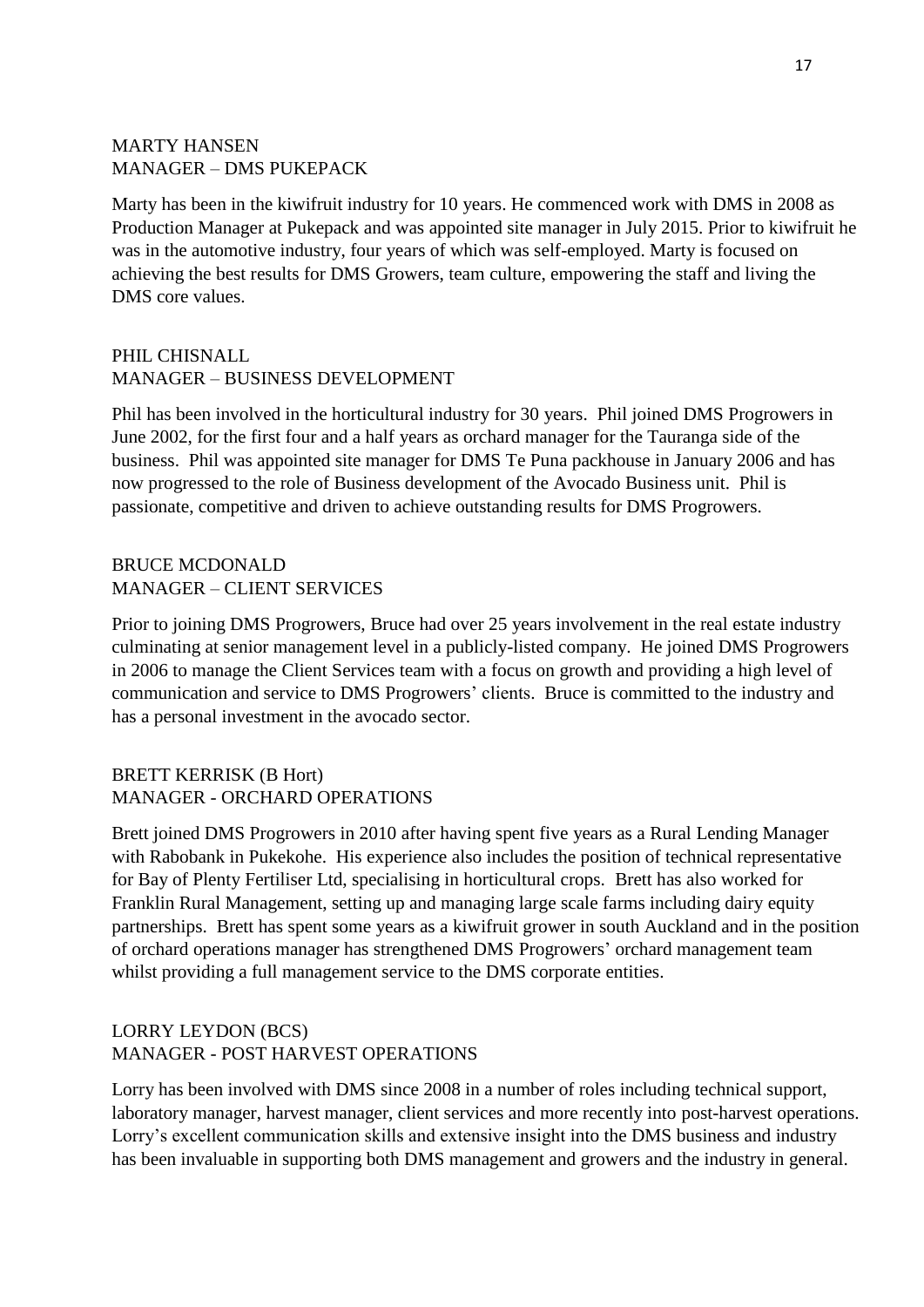Lorry's involvement in industry at KVH and ISG level is important to the business and has strengthened our relationship with the wider kiwifruit industry.

#### KLYTA INMAN FINANCIAL CONTROLLER

Klyta commenced working for DMS in February 2004 in an accounting role. Having previously worked in Tokoroa for an accountant, she brought an array of skills and experience that has contributed to the successful functioning of the Accounts team. Attention to detail, improving accounting systems and developing the accounting skills within the DMS Team is her key focus.

#### **Existing shareholdings in DMS Progrowers**

A table of substantial shareholders and of relevant interests held by directors and senior managers of DMS Progrowers can be found on the Offer Register in the document entitled "Information incorporated by reference in Product Disclosure Statement for an offer of A Shares in DMS Progrowers Limited".

#### **Issue of other equity securities**

As further described in Section 5 – "KEY FEATURES OF DMS PROGROWERS SHARES" the Company's constitution provides for two classes of shares. Class A Shares (the subject of this offer) and Class B Shares.

The A Shares and the B Shares rank equally both on liquidation and as regards payment of dividends, except that:

- Only the holders of A Shares are entitled to receive rebates.
- Only the holder(s) of B Shares are entitled to receive management fees and special dividends.
- The holders of the A Shares (as a class) and the holders of the B Shares (as a class) are each entitled to appoint two directors of the Company.

The Board is entitled to issue further A Shares (to kiwifruit growers) and B Shares (to existing holders of B Shares only) from time to time, without a special resolution of the shareholders (or either class of shareholders), provided that the Board may not:

- Issue any B Shares without issuing an equivalent number of A Shares; or
- Issue any A Shares without offering to issue an equivalent number of B Shares to the holders of the B Shares.

The Company can issue such further Shares when the Board considers this to be fair and reasonable to the Company and to all shareholders at the time.

No pre-emptive rights apply to either the issue or transfer of A Shares.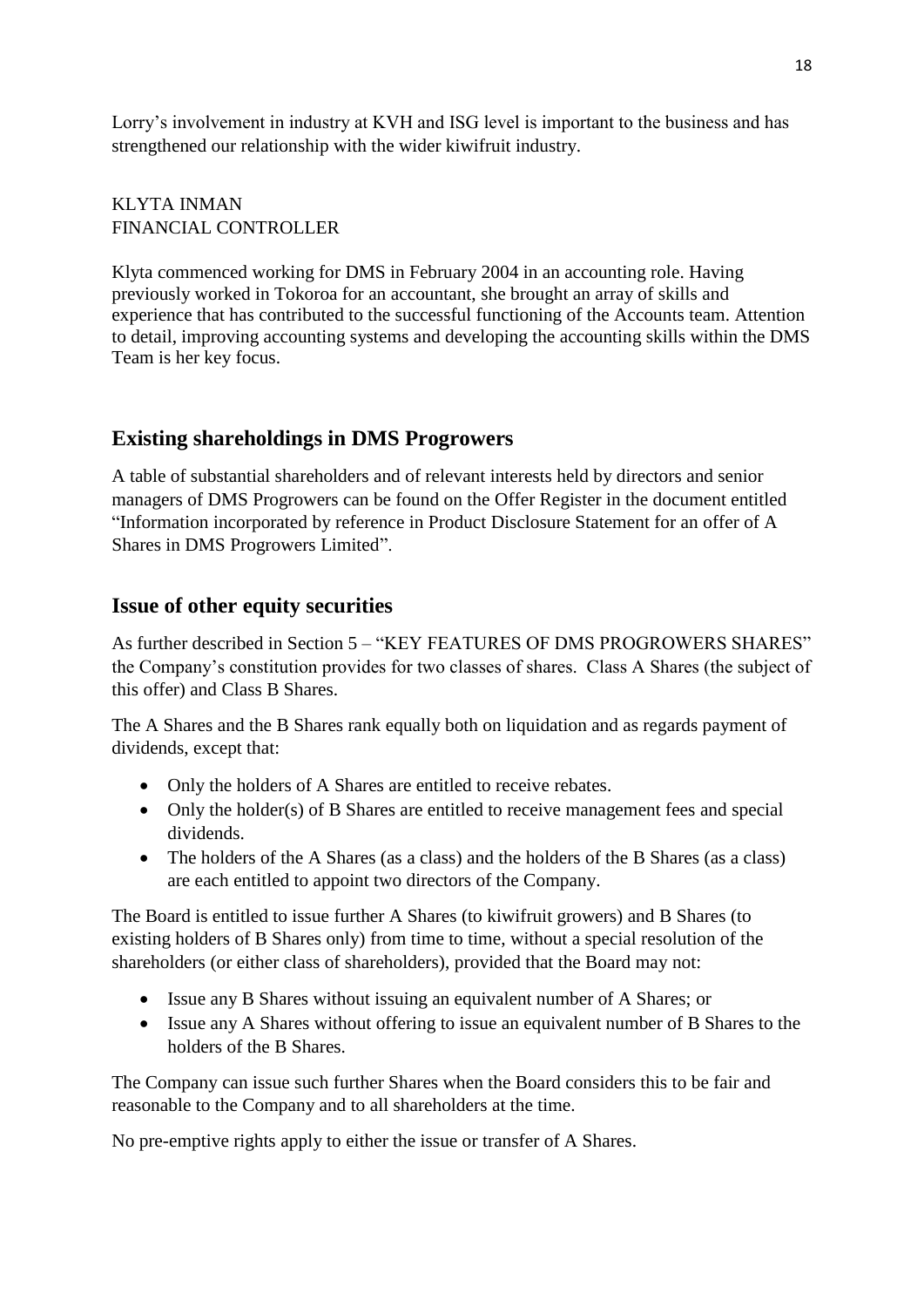Further, and in contrast to the position on issue of A Shares (see above), purchasers of A Shares on transfer are not required to be kiwifruit growers (and so can include avocado growers).

Pre-emptive rights do apply to both the issue and transfer of B Shares (but in favour of the Class B shareholder(s) only).

#### **Interests of Directors and Senior Managers**

*Directors' remuneration and other benefits*

Directors' remuneration comprising fees, salaries and other benefits paid or payable during the year ended 31 January 2019 was \$110,989 (2018: \$87,655). Directors' fees paid or payable were as follows:

|             | Group  |
|-------------|--------|
| P M De Luca | 53,405 |
| A Leicester | 20,042 |
| J Cook      | 20,042 |
| L Jager     | 17,500 |

C S Greenlees and P R Jones were not paid Directors' fees. However, a management fee was paid to DMS Group (a company jointly owned by their family interests) as described in Section 5 of this PDS "KEY FEATURES OF DMS PROGROWERS SHARES"). DMS Group is also entitled to receive dividends as the holder of B Shares. See further below.

#### **Employees' remuneration and other benefits**

For the year ended 31 January 2019, the number of employees (including former employees) whose remuneration exceeded \$100,000 were:

| \$100,000 to \$109,999 |                             |
|------------------------|-----------------------------|
| \$110,000 to \$119,999 |                             |
| \$120,000 to \$129,999 | $\mathcal{R}$               |
| \$130,000 to \$139,999 | $\mathcal{D}_{\mathcal{L}}$ |
| \$140,000 to \$149,999 | 1                           |
| \$190,000 to \$199,000 | 1                           |
| $$200,000 +$           |                             |

#### **Material interests**

Particulars of direct or indirect interests that any of the directors, proposed directors, senior managers or proposed senior managers of the Company (or any person associated with them) have had in the Company or any of its subsidiaries (or in any agreement entered into on behalf of or in respect of the Company or any of its subsidiaries) in each case at any time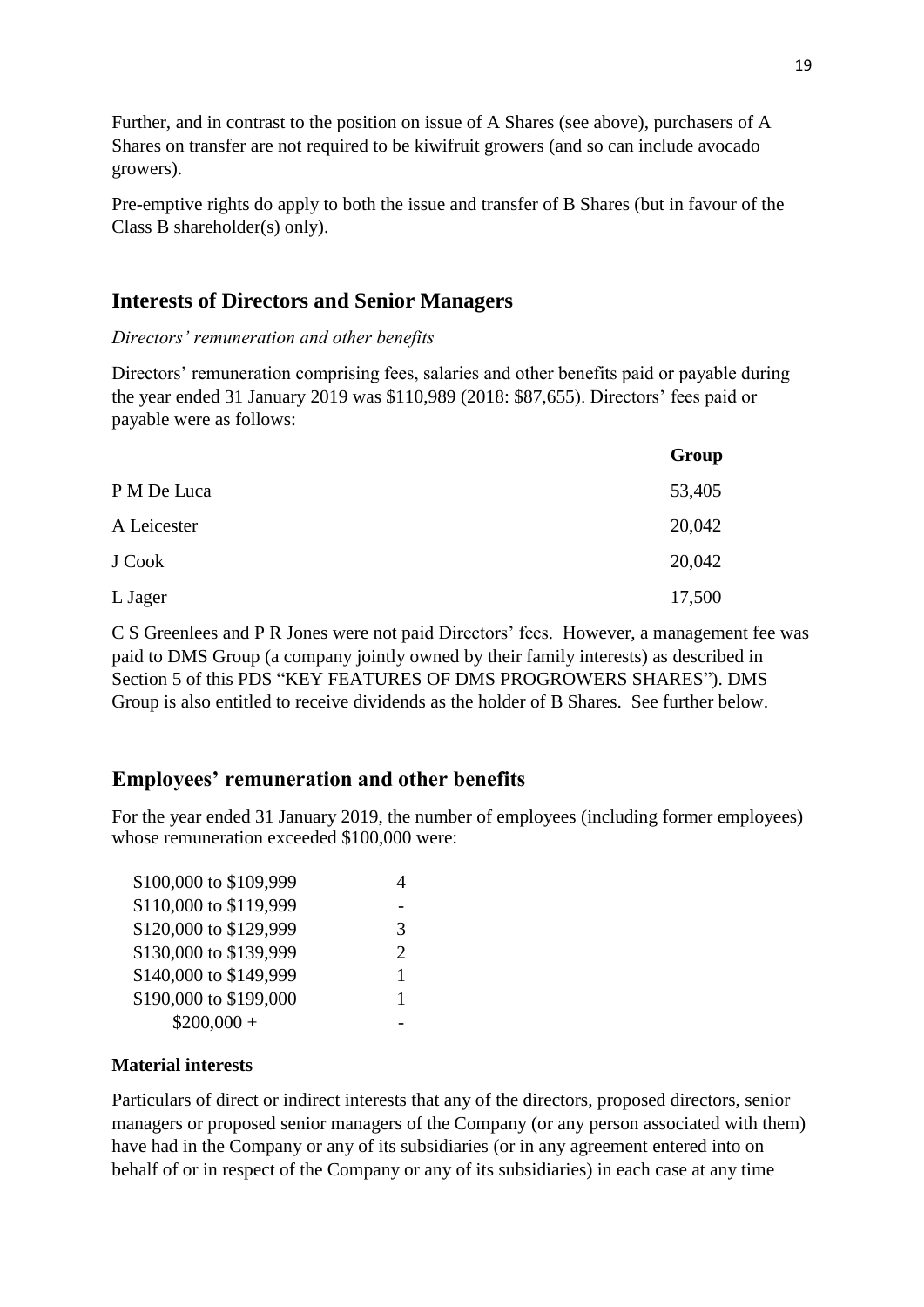between 1 February 2016 and 31 October 2019 (being the date of this product disclosure statement) unless otherwise stated as are follows:

*Shareholdings and other interests:* 

• C S Greenlees and/or P R Jones hold interests in the following entities which themselves hold shares in the Company (shareholdings given as at the date of this product disclosure statement):

| TOTAL:                          | 4,163,654 A Shares |
|---------------------------------|--------------------|
| Miscellaneous                   | 664,527 A Shares   |
| Progeny Kiwifruit Ltd           | 518,192 A Shares   |
| Managatarata Orchards Limited   | 540,983 A Shares   |
| <b>Fruit Force Partnership</b>  | 495,832 A Shares   |
| <b>DMS</b> Horticulture Limited | 1,944,120 A Shares |
| A Shares                        |                    |
| <b>DMS</b> Group Limited        | 9,913,550 B Shares |
| <b>B</b> Shares                 |                    |

- As at the date of this produce disclosure statement, A Leicester owns 61,200 A Shares in the Company.
- J Cook owns interests in the following entities which themselves hold shares in the Company (shareholdings given as at the date of this product disclosure statement):

| <b>TOTAL:</b>       | <b>51,454 A Shares</b> |
|---------------------|------------------------|
| Hay Wood Limited    | 36,981 A Shares        |
| Waimea Kiwi Limited | 14,473 A Shares        |

- The directors of the Company, apart from the Chairman, each have interests in a number of entities (e.g. as above) which have their kiwifruit packed by the Company at standard rates. For example, the total value of such transactions in years ended 31 January 2019 and 2018 were \$9,388,256 and \$10,561,414 respectively.
- DMS Horticulture Limited is a wholly owned subsidiary of DMS Group. Accordingly C S Greenlees and P R Jones also have an interest in any transactions between DMS Horticulture Limited and the Company. Prior to 31 January 2017 the Company received interest from DMS Horticulture Limited on an outstanding capital note of \$3 million. Interest was charged at 12%. This note was repaid on 31 January 2017.
- In prior years funds have been regularly transferred between the Company and DMS Horticulture Limited for working capital requirements. For example as at 31 January 2018 the net amount payable to DMS Horticulture Limited was \$8,595,126 (2017: \$64,571). As at 31 January 2019 the net balance payable was \$0.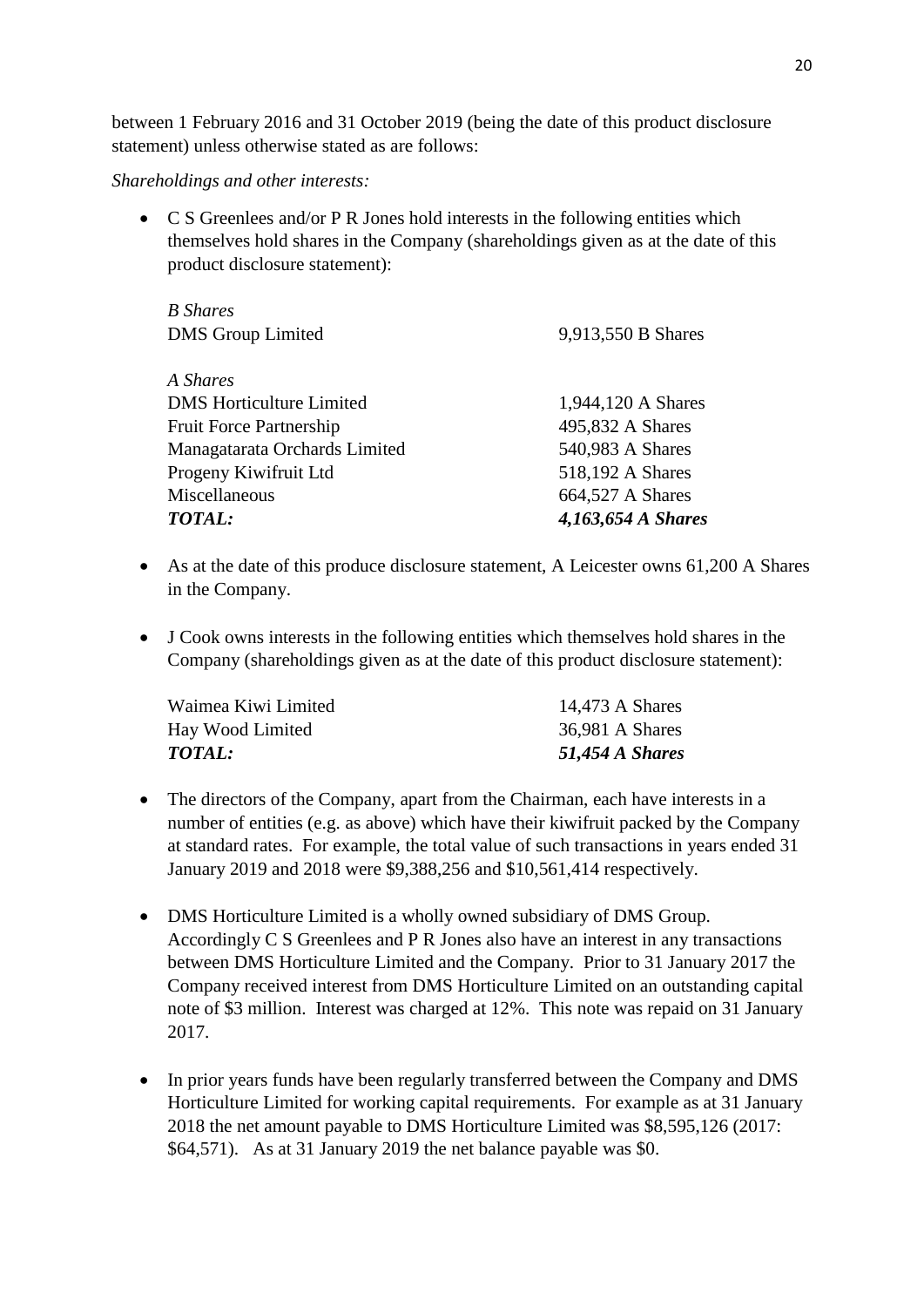- In 2016 the Company purchased DMS Orchard Leasing & Management Limited ("**DMS OLM**") from DMS Horticulture Limited. Per the terms of this transaction DMS Horticulture Limited was entitled to the benefit of the net after tax profit of DMS OLM relating to crop harvested in the 2015 season. As at 31 January 2018 a provision of \$1,129,991 was recognised in relation to this liability. This amount was included within the net amount payable to DMS Horticulture Limited referred to in the preceding paragraph.
- Funds are also regularly transferred between the Company and DMS Group for working capital purposes. Advances by DMS Group are made at 12% interest and repayable on demand. For example the net balance payable by the Company to DMS Group Limited on 31 January 2019 was \$13,748,567 (2018: \$3,266,518).

#### *Management fees and services*

- DMS Progrowers pays management fees and management bonus (as described above) to DMS Group each year (for general management, marketing, accounting and administration services supplied pursuant to the terms of the management agreement entered into between the two companies). For example aggregate management fees and management bonus paid in the years ended 31 January 2019 and 31 January 2018 were \$3,738,461 and \$2,007,595 respectively. In years ending 31 January 2018 and earlier, DMS Group was also paid an additional special management fee (2018: \$2,199,140). For the year ended 31 January 2019 (and onward) such special management fee has been replaced by a special dividend (2019: \$2,697,394).
- The Company provides labour to DMS Avocados Ltd (a company in which P R Jones and C S Greenlees have an interest). For example such labour totalled \$266,457 for year-end January 2019 (2018: \$362,137).
- DMS Progrowers leases land and buildings, and provides goods and services to Avocado Oil New Zealand Limited. DMS Progrowers is a shareholder of, and C S Greenlees a director of, Avocado Oil New Zealand Limited. Aggregate lease and services income was \$309,346 for year-end January 2019 (2018: \$303,144).
- The Company purchases packaging from UPNZ Limited. DMS Progrowers is a shareholder of, and C S Greenlees a director of, UPNZ Limited. Packaging purchases totalled \$592,674 year-end January 2019 (2018: \$891,261).
- DMS Progrowers Supply Entity Limited ("**DMS Supply**") receives income from Zespri on behalf of the Company's growers and makes payments to the Company for packing, coolstorage and other services. Shares in DMS Supply are held by its directors in trust on behalf of the growers. DMS Supply's directors include 5 grower nominated representatives plus C S Greenlees and P R Jones.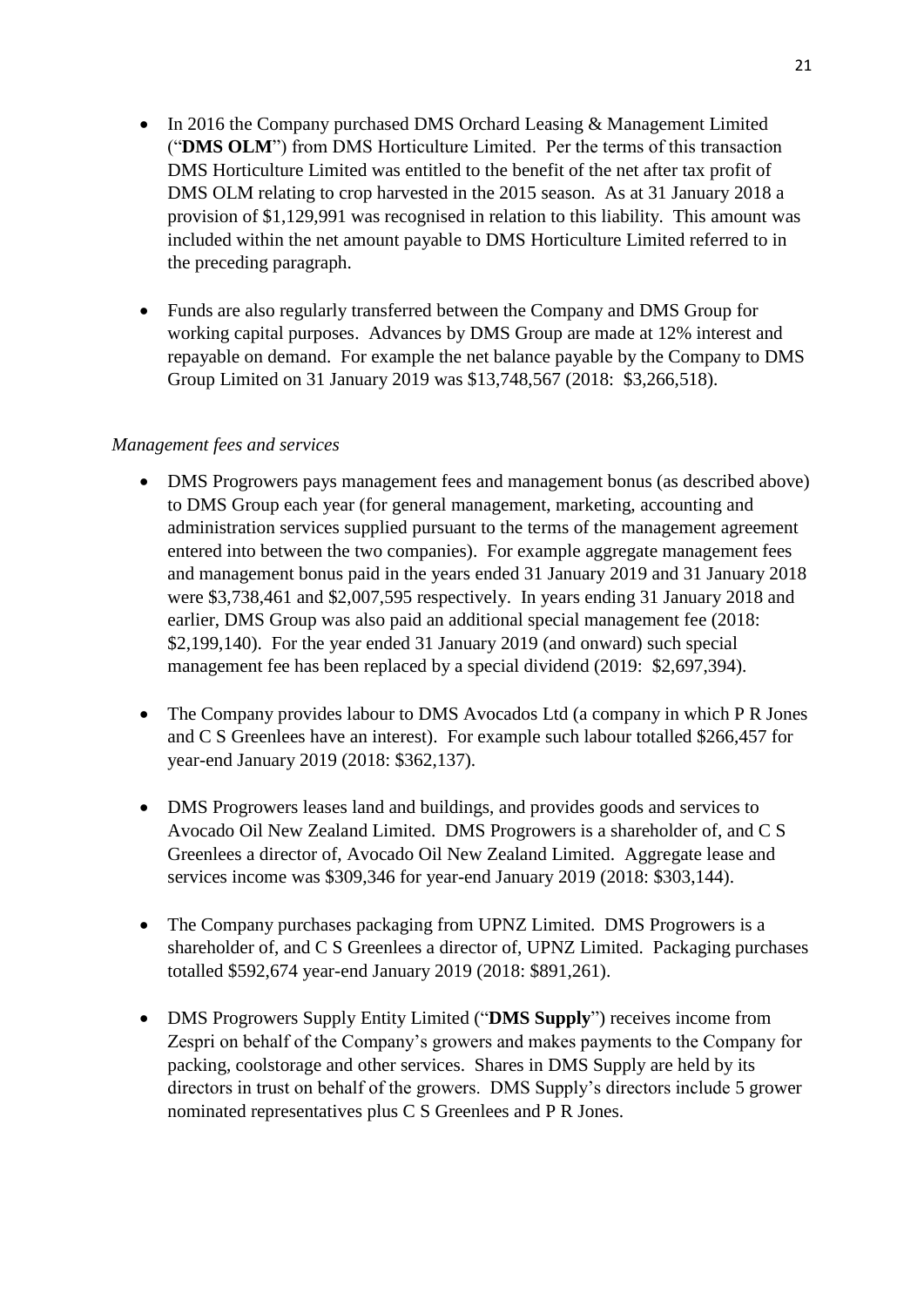• The Company receives services (via DMS Supply) from G4 Kiwi Supply Limited. DMS Progrowers owns shares in, and C S Greenlees is a director of, G4 Kiwi Supply Limited.

#### **Governance disclosures**

The Company's Constitution provides for the Company to have at least five and no more than six directors. The Class A shareholders are together entitled to appoint two out of the Company's five directors, and the Class B shareholder(s) (i.e. DMS Group) likewise has the right to appoint two directors. The fifth and sixth (if any) directors are appointed (and may be removed) by the Board. A Director may be removed from office at any time by a 75% resolution of the shares of the class which is able to appoint him or her.

The Board can fill any casual vacancies. The Constitution also contains a process for retirement by rotation of the Directors appointed by the shareholders.

# **3 PURPOSE OF THE OFFER**

The purpose of the offer is to:

- provide Growers with A Shares in the Company, allowing them to own a portion of the entity that they grow, pack and store their kiwifruit and/or avocadoes with; and
- assist the expansion of DMS Progrowers' business by providing funding to allow increase of its packing capacity, and other future expansion.

The offer also has the secondary purpose of allowing DMS Horticulture Limited (one of the Offerors) to sell down its current shareholding in the Company.

#### *Packing capacity*

DMS needs to expand its packing capacity to match growing fruit supply. This currently includes a proposed second packhouse for its Te Puke site. Further funding may also become desirable to fund other future expansion as required.

The use of the money raised under the offer will not change based on how much money is raised because alternative funding sources of retained earnings and debt are available if required.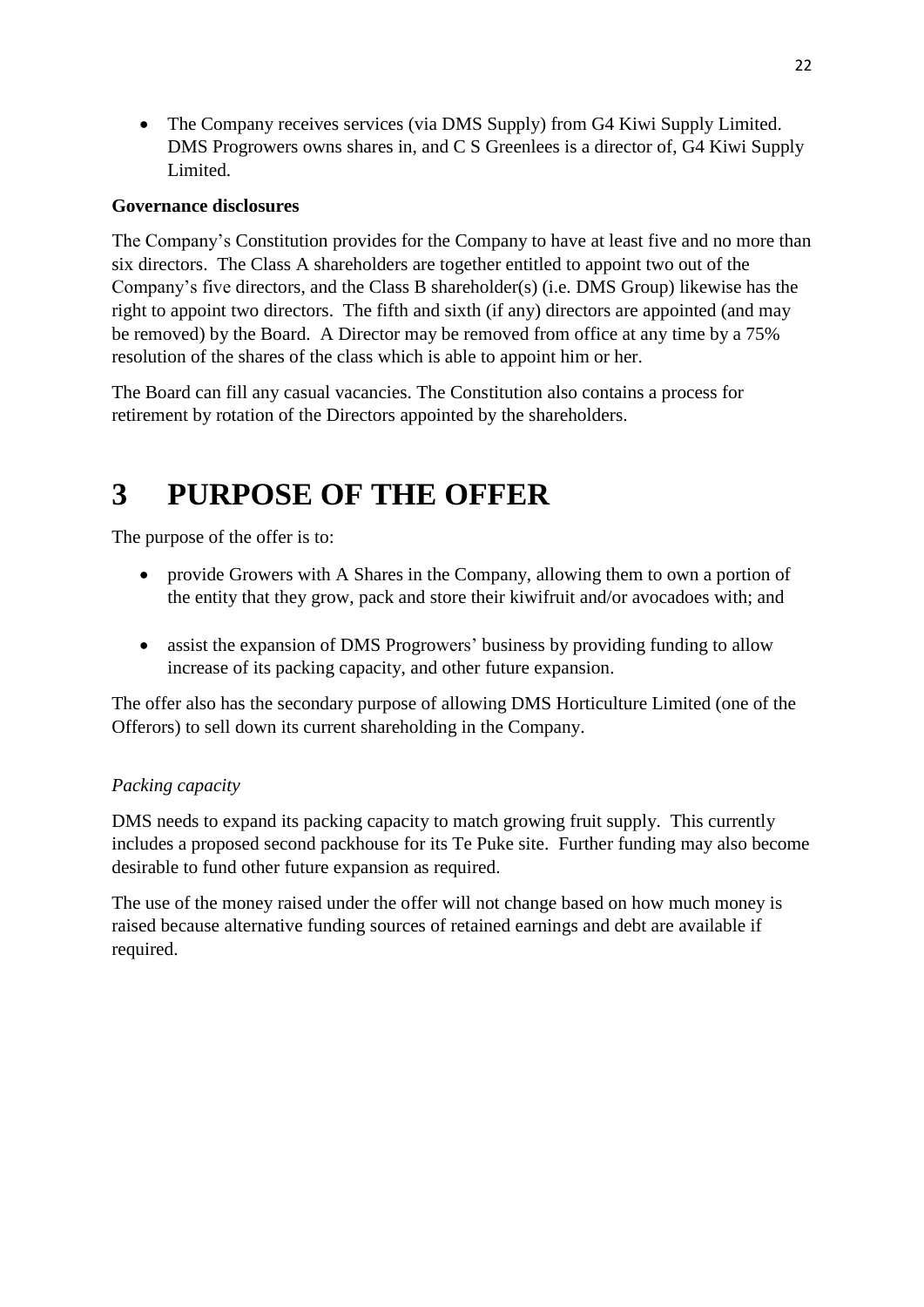# **4 TERMS OF THE OFFER**

The terms of the offer of A Shares in this PDS are set out in the Key Information Summary at pages 1 to 5.

The terms of the A Shares are also governed by the constitution of DMS Progrowers, a copy of which may be obtained from the Disclose Register (see www.business.govt.nz/disclose, offer number OFR11778).

Under this offer:

1,500,000 existing A Shares are being offered by way of sale by DMS Horticulture Limited; and

new A Shares are also being offered by way of issue by the Company.

The initial price for the A Shares (of \$1 per share) (being the price for A Shares applied for under this offer prior to 1 July 2017) was set by the Board predominantly by reference to the Company's net tangible asset backing.

Other factors taken into account were:

- Earnings;
- Dividends:
- Risk of the business.

It is proposed that the price for A Shares applied for after 30 June 2017 will be calculated on a consistent basis with the above.

No independent or objective mechanism was or is proposed to be used to set the price for the A Shares.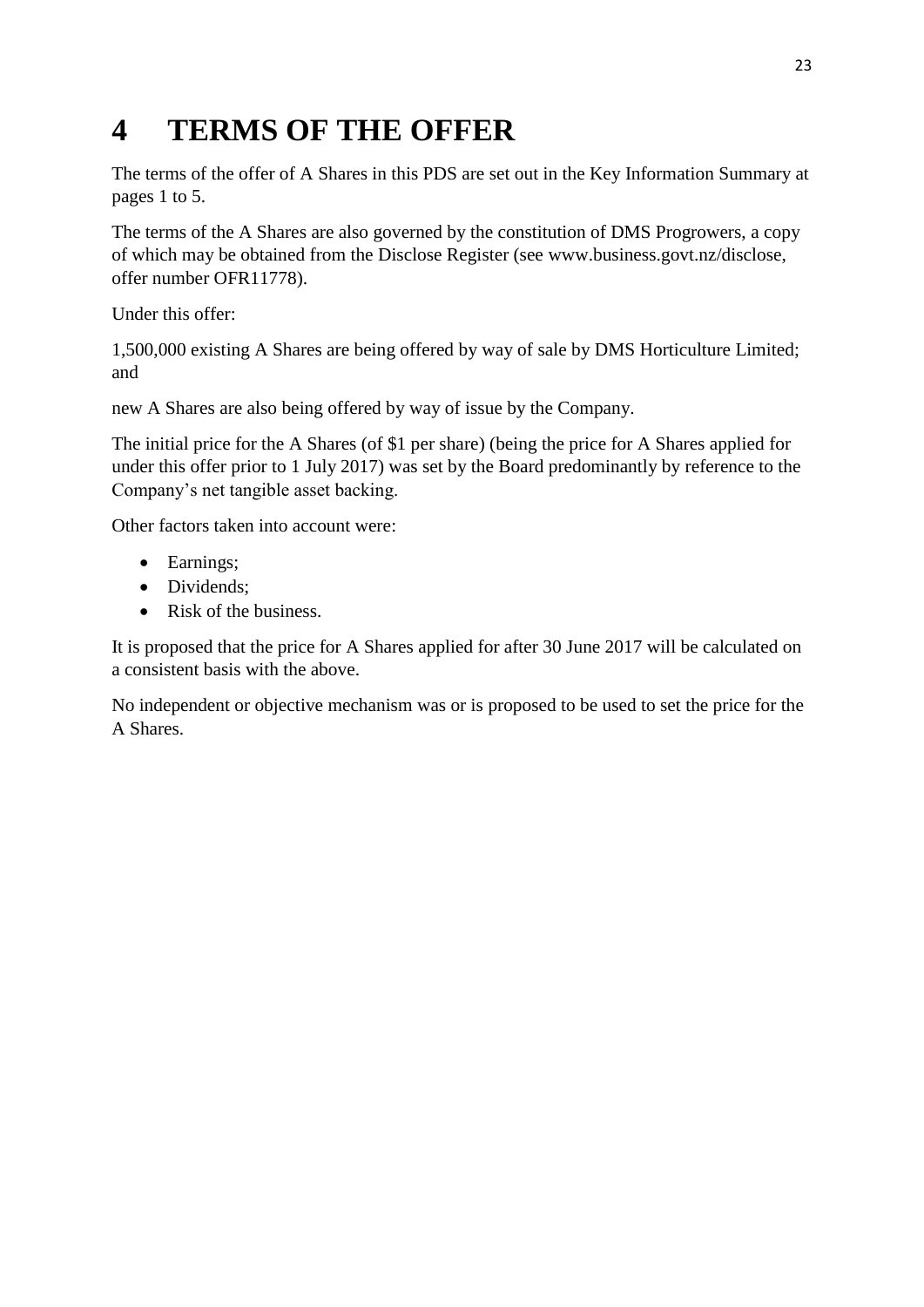# **5 KEY FEATURES OF DMS PROGROWERS SHARES**

DMS Progrowers is a company under the Companies Act with Class A and B ordinary shares. This offer is for A Shares.

Other than rebate and fee entitlements (see further below) the key features of the Shares are generally the same as those that apply to ordinary shares in a company.

#### **Class A Shares**

There is no restriction on who can own A Shares but generally they are owned by existing or previous Growers who process fruit with the Company.

Class A shareholders who process fruit with the Company are entitled to a rebate on the price of services provided by the Company as declared by the Directors from time to time. This rebate is calculated by reference to the number of the shareholders' trays packed with DMS Progrowers (and is not affected by the number of Shares owned).

#### **Class B Shares**

Currently all B Shares are owned by DMS Group. DMS Group is owned equally by the families of Paul Jones and Craig Greenlees.

B Shares can only be issued to existing holders of B Shares.

If the Company issues A Shares (including pursuant to this offer) it must offer an equal number of B Shares at the same price to the Class B shareholder(s). The Class B shareholder(s) are not obliged to accept that offer.

Unlike Class A shareholders, Class B shareholders are not entitled to any rebate. However the Class B shareholder (DMS Group Limited) has entered into a management agreement with the Company under which it is entitled to various management fees and a special dividend (see also the Constitution) as described in Section 2 of this PDS – "DMS PROGROWERS AND WHAT IT DOES", under the heading "Relationship between DMS Progrowers and DMS Group"**.**

The amount of the special dividend payable on each B Share in any year is equal to the average rebate payable on each A Share that year (ignoring for these purposes any A Share that did not receive a rebate because, for example, the relevant Class A shareholder does not process fruit with DMS). Such dividend may not exceed the total of all rebates made to Class A shareholders in that year. This special dividend replaces an additional management fee payable in previous years of 24 cents per tray equivalent packed.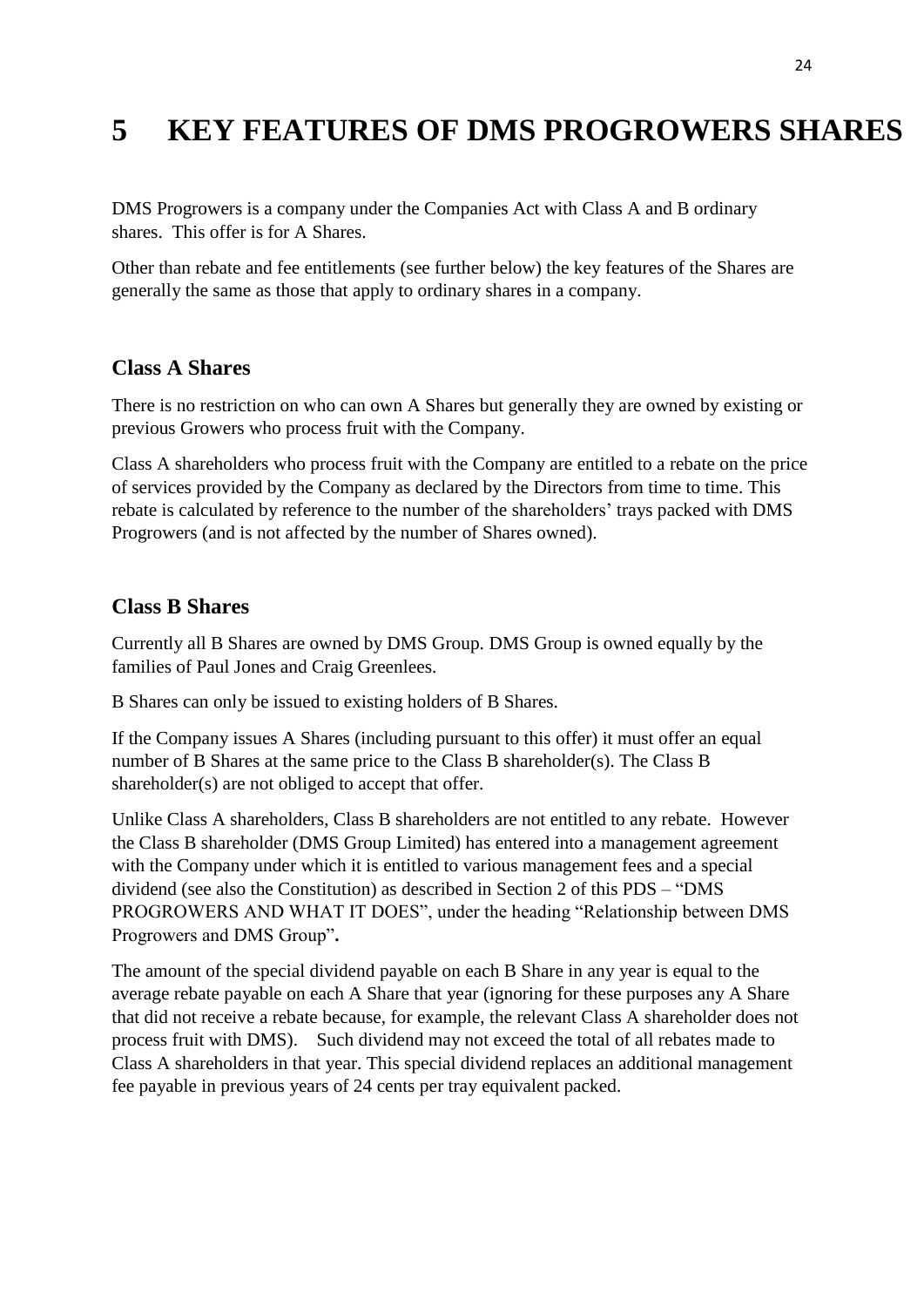### **Appointment of Directors**

The Company's constitution provides for the Company to have at least five and not more than six directors. The Class A shareholders are together entitled to appoint two out of the Company's five directors, and the Class B shareholder(s) likewise has the right to appoint two directors. The fifth and sixth (if any) directors are appointed by the Board.

# **DMS Progrowers' distribution policy - both Dividends and Rebates**

The distribution policy of DMS Progrowers (both historically and currently) is, to over the medium term (i.e. two to five years) distribute all (if any) cash profits arising in the ordinary course of business to shareholders either as rebates or dividends.

The split of distributions between rebates and dividends is determined by the Directors taking into account market returns on similar shares or investment (relevant to dividends) and kiwifruit postharvest market conditions (relevant to rebates) including competitor pricing, industry growth or otherwise, and competitor relative performance with their growers fruit. The Directors endeavour to maintain both dividends and rebates at relatively constant levels in the medium term, but must also take into account levels of profit, cash commitments including to the Company's bank, and all legal requirements including company solvency requirements as contained in the Companies Act.

A critical distinction between dividends and rebates is that dividends are paid on all issued A Shares in the same amount regardless of class and whether (and the extent to which) the relevant shareholder packs crop with DMS Progrowers. In contrast rebates are calculated solely by reference to the volume of crop packed for that Class A shareholder by DMS Progrowers (i.e. regardless of the number of A Shares owned).

In place of a rebate the B Shares are entitled to a special dividend. The special dividend is calculated so as to be equivalent to the average amount of the rebate paid in respect of each A Share in respect of which a rebate is made, provided that the special dividend is reduced, as necessary, to ensure that the aggregate of the dividends paid on the B Shares does not exceed the aggregate of the rebates made to the holders of the A Shares.

#### *Example:*

DMS Progrowers declares a net dividend of 5 cents per Share and a rebate of 30 cents per tray.

Shareholder X has 10,000 shares but does not pack any crop with DMS Progrowers. X will be entitled to a dividend of \$500 (i.e. \$0.05 x 10,000) but will receive no rebate.

Shareholder Y has 2,000 shares and packs 15,000 trays with DMS Progrowers. Y will be entitled to a dividend of \$100 (i.e. \$0.05 x 2,000) and will also receive a rebate of \$4,500 (i.e. \$0.30 x 15,000).

DMS Group Limited is the sole shareholder of the Class B Shares. DMS Group will receive a dividend of 5 cents for every Class B Share held (DMS Group Limited held 9,913,550 B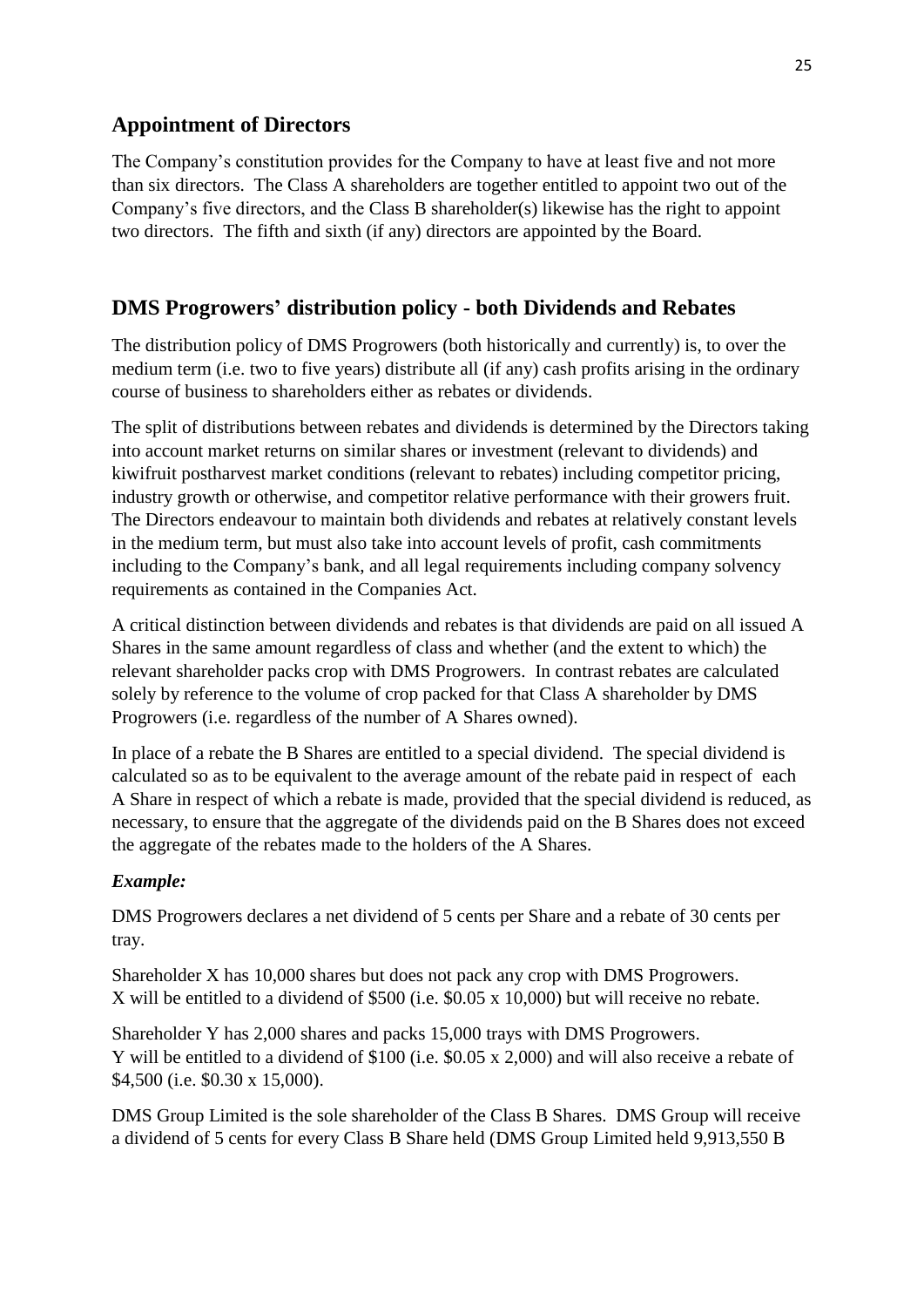Shares as at 31 October 2019 representing 50.1% of the Shares in the Company). DMS Group will also receive a special dividend calculated as described above.

In addition DMS Group will also receive remuneration under its management agreement as described in Section 2, "DMS PROGROWERS AND WHAT IT DOES".

While anyone, Grower or not, can own A Shares, this distribution policy reflects the intention that generally A Shares should be held by DMS Progrowers' supplying Growers.

Also, while it is intended that shareholders who are kiwifruit growers will pack with DMS Progrowers current terms do not make this compulsory (other than as regards eligibility for the rebate).

Details of dividends declared on the A Shares since 1 February 2013 can be found on the Offer Register in the documents entitled "Information incorporated by reference in Product Disclosure Statement for an offer of A Shares in DMS Progrowers Limited".

For further information relating to dividends which have been offered, refer to Section 6 – "DMS PROGROWERS' FINANCIAL INFORMATION".

Dividends and rebates are payable at the discretion of the Board, are not guaranteed and will be declared only after meeting appropriate solvency requirements.

# **6 DMS PROGROWERS' FINANCIAL INFORMATION**

Key financial information about DMS Progrowers Limited (contained in documents entitled "Information incorporated by reference in Product Disclosure Statement for an offer of A Shares in DMS Progrowers Limited") and full financial statements are available on the Disclose Register at www.business.govt.nz/disclose, offer number OFR11778.

If you do not understand this financial information, you can seek advice from a financial adviser or an accountant.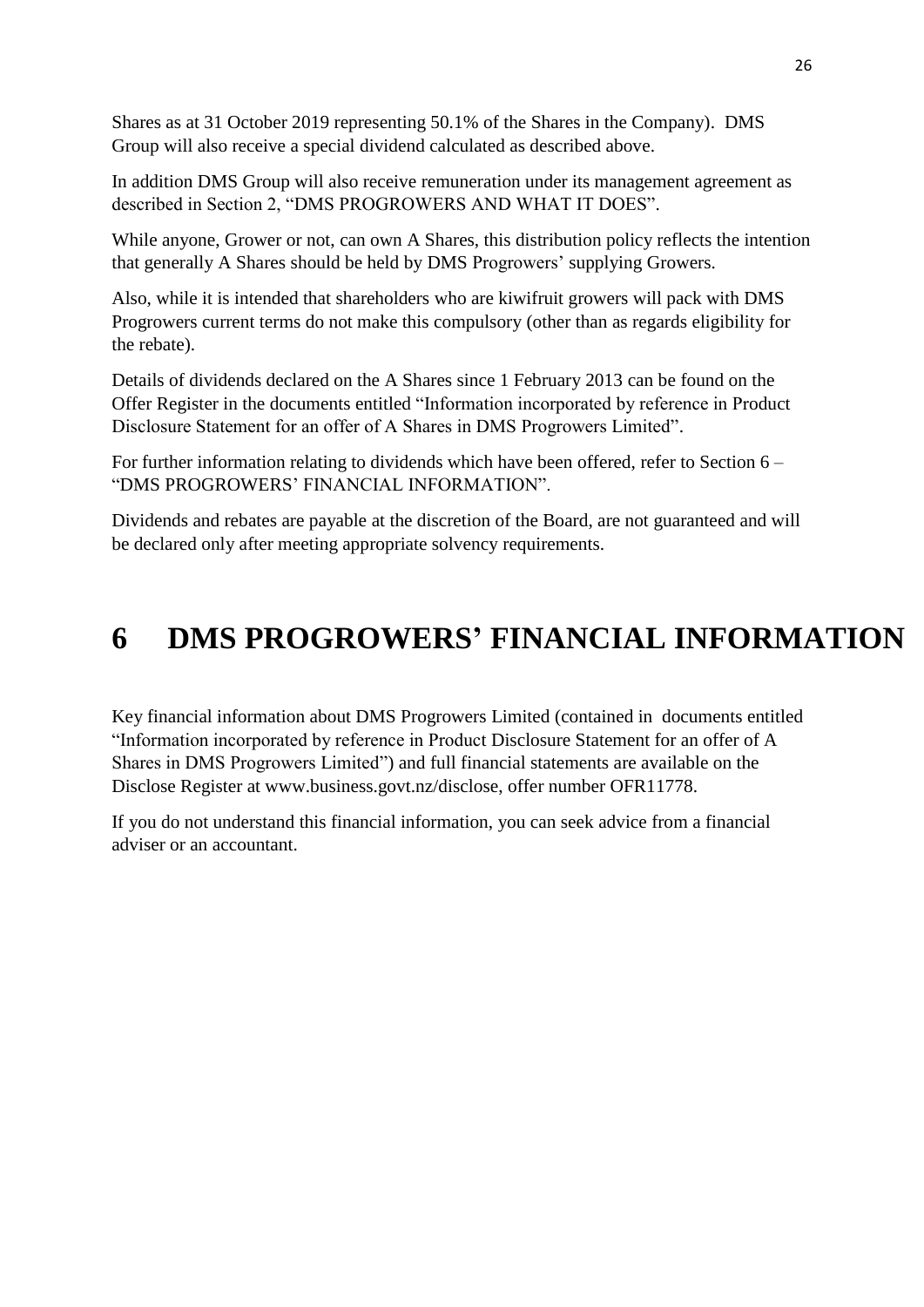# **7 RISKS TO DMS PROGROWERS' BUSINESS AND PLANS**

# **Introduction**

Before making an investment you should consider the risks for that investment including their likelihood and the impact they may have on your investment.

This Section 7 describes risks associated with an investment in DMS Progrowers' Shares. For further information on risks associated with this investment, please refer to "1 – KEY INFORMATION SUMMARY" under the subheading: "Key risks affecting this investment".

Specific risks associated with an investment in DMS Progrowers' Shares including our assessment of their significance of these risks, their likelihood and potential impact, and any steps we have taken or can take to mitigate them are as follows:

| #            | <b>Risk</b>                                                                                                                                                                                                                                                      | <b>Assessment of Risk</b>                                                                                                                                                                                                                                                                                                                                                                                                                                                                                                                                                                                                    | <b>Steps taken to mitigate Risk</b>                                                                                                                                                                                                                                                                                                                                                                           |
|--------------|------------------------------------------------------------------------------------------------------------------------------------------------------------------------------------------------------------------------------------------------------------------|------------------------------------------------------------------------------------------------------------------------------------------------------------------------------------------------------------------------------------------------------------------------------------------------------------------------------------------------------------------------------------------------------------------------------------------------------------------------------------------------------------------------------------------------------------------------------------------------------------------------------|---------------------------------------------------------------------------------------------------------------------------------------------------------------------------------------------------------------------------------------------------------------------------------------------------------------------------------------------------------------------------------------------------------------|
|              |                                                                                                                                                                                                                                                                  | <b>Comments</b><br>(including likelihood / impact)                                                                                                                                                                                                                                                                                                                                                                                                                                                                                                                                                                           |                                                                                                                                                                                                                                                                                                                                                                                                               |
| $\mathbf{1}$ | The volume of fruit<br>processed declines<br>due to lower market<br><i>share</i><br>A deterioration in<br><b>DMS</b> Progrowers'<br>performance in terms<br>of packing and<br>coolstoring a<br>Grower's fruit is the<br>most likely reason for<br>this to occur. | Likelihood: Low<br><b>Impact: High</b><br>The business has over recent years<br>performed well in comparison to other<br>processors (see Section 2 "DMS<br>PROGROWERS AND WHAT IT<br>DOES"). Also current industry growth<br>would likely help to mitigate the impact of<br>such a reduction in market share.<br>However, if a decline in market share were<br>to occur then the impact on the business<br>and its profitability could be significant.<br>This is because DMS Progrowers'<br>business has significant fixed costs and<br>therefore the volume of fruit processed in<br>any year is of particular importance. | DMS Progrowers endeavours to<br>provide excellent and consistent<br>results and service for our<br>Grower clients. By doing so and<br>also through the provision of<br>worthwhile financial<br>shareholdings the Company<br>seeks to preserve its Growers'<br>loyalty and ongoing<br>commitment.<br>Through such steps the<br>Company also seeks to grow the<br>business by attracting additional<br>Growers. |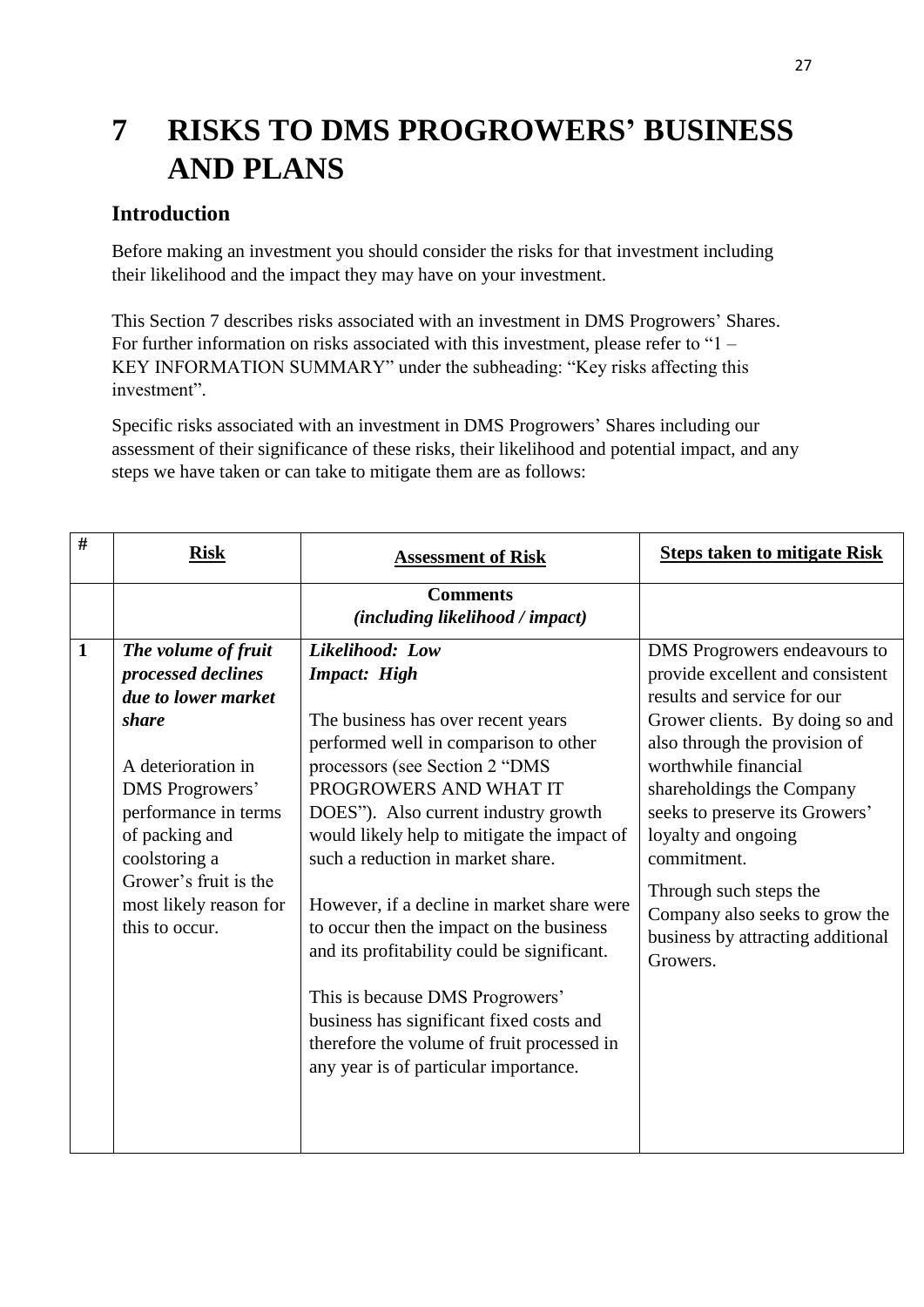| $\overline{2}$ | The volume of fruit    | Likelihood: Low                                                                       | Strict border protection policies    |
|----------------|------------------------|---------------------------------------------------------------------------------------|--------------------------------------|
|                | processed declines     | <b>Impact: High</b>                                                                   | administered by the New              |
|                | due to significantly   |                                                                                       | Zealand Government and               |
|                | lower industry         | Past experience suggests that the                                                     | industry Crop Protection             |
|                | volumes                | likelihood of industry volumes                                                        | Programme including Kiwifruit        |
|                |                        | significantly declining is relatively low.                                            | Vine Health (KVH), aim to            |
|                | The size of the        | However it is hard to foresee when such an                                            | prevent and mitigate pest and        |
|                | national crop could    | event might occur or predict its severity.                                            | disease incursion. However the       |
|                | decline due to a       | This is because such a decline may arise                                              | risk of such an incursion can        |
|                | number of factors      | from unknown factors (such as disease).                                               | never be eliminated.                 |
|                | including climatic     |                                                                                       | If an incursion were to occur        |
|                | factors, pests and     | The potential impact of such an event on                                              | DMS Progrowers would take all        |
|                | disease, and lower     | the business and its profitability could be                                           | steps available to it to control its |
|                | market return          | significant, particularly given the difficulty                                        | fixed costs including those          |
|                | reducing supply.       | in predicting and therefore planning for                                              | significant fixed costs associated   |
|                | Kiwifruit / Avocado    | such an occurrence.                                                                   | with capital expansion.              |
|                | as an agricultural     |                                                                                       | DMS Progrowers seeks to              |
|                | business is            | As DMS Progrowers' business has                                                       | further mitigate this risk by        |
|                | particularly exposed   | significant fixed costs, a major reduction<br>in the volume of fruit processed in any | maintaining an appropriate           |
|                | to a risk of pest and  | year as a result of such an event would                                               | debt/equity ratio (to put it in a    |
|                | disease incursion (for | likely have a significant impact on the                                               | better position to weather such a    |
|                | instance, the          | Company.                                                                              | downturn) and achieving a high       |
|                | Queensland Fruit Fly). |                                                                                       | utilisation of existing capital      |
|                |                        | The arrival of Pseudomonas syringae pv                                                | assets while pacing the scale of     |
|                |                        | actinidiae (PSAv) in New Zealand is an                                                | capital expansion to minimise        |
|                |                        | example of such a risk which did have a                                               | the size of step costs.              |
|                |                        | significant impact on kiwifruit volumes                                               | Finally, the NZ kiwifruit            |
|                |                        | and the kiwifruit industry generally.                                                 | industry is currently in a           |
|                |                        |                                                                                       | significant growth phase. This       |
|                |                        |                                                                                       | growth phase is expected to          |
|                |                        |                                                                                       | continue in the medium term          |
|                |                        |                                                                                       | (although the extent of that         |
|                |                        |                                                                                       | growth is expected to level off as   |
|                |                        |                                                                                       | the industry continues its           |
|                |                        |                                                                                       | recovery from the PSAv               |
|                |                        |                                                                                       | outbreak). Such growth in terms      |
|                |                        |                                                                                       | of hectares under cultivation        |
|                |                        |                                                                                       | could potentially mitigate or        |
|                |                        |                                                                                       | absorb a reduction in per hectare    |
|                |                        |                                                                                       | production.                          |
|                |                        |                                                                                       |                                      |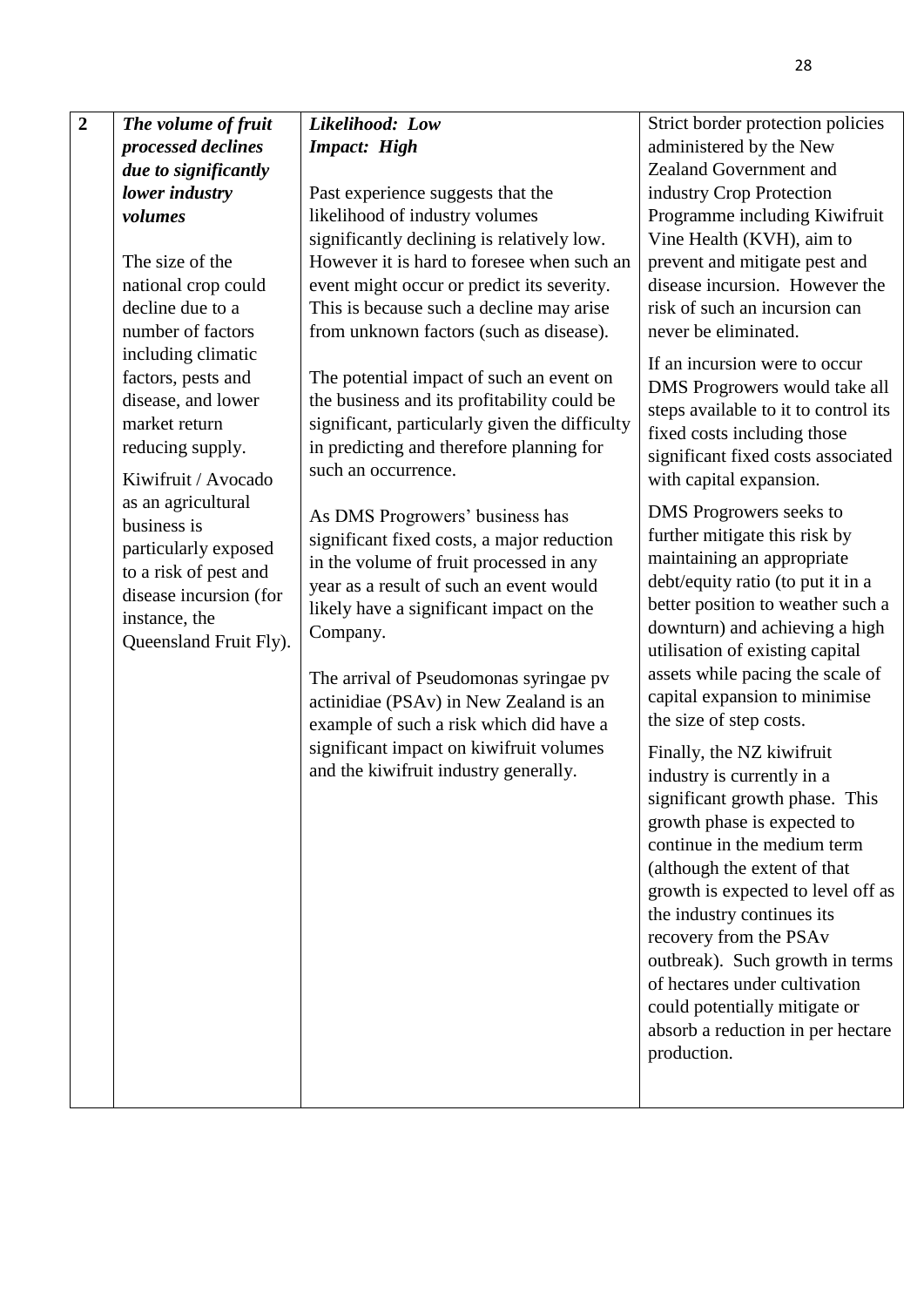| $\mathbf{3}$            | Lack of market for<br><b>Shares in DMS</b><br><b>Progrowers</b><br><b>Because DMS</b><br>Progrowers' Shares<br>are not listed on the<br>NZX or similar, there<br>may not be a market<br>for shareholders to sell<br>their Shares should<br>they wish to do so.<br>This is a risk specific. | Likelihood: Moderate<br><b>Impact: Moderate</b><br>The sale of any shares is dependent upon<br>demand for those shares. DMS<br>Progrowers cannot assure shareholders<br>that there will be such demand if and when<br>a shareholder wishes to sell.<br>Such risk is increased by the lack of a<br>secondary market for DMS Progrowers'<br>shares. Shareholders may not be able to<br>sell their shares as readily as, or at prices                                                                                                                                                                                                                                                                                                                                                                                       | <b>DMS Progrowers' shareholders</b><br>can purchase shares from one<br>another. Where shareholders<br>wish to sell shares, DMS<br>Progrowers is available as an<br>intermediary to help facilitate<br>such transactions.<br>Also, the major shareholder,<br>DMS Horticulture Limited,<br>endeavours to create greater<br>share liquidity by buying and<br>selling small quantities of<br>Shares, usually at the current |
|-------------------------|--------------------------------------------------------------------------------------------------------------------------------------------------------------------------------------------------------------------------------------------------------------------------------------------|--------------------------------------------------------------------------------------------------------------------------------------------------------------------------------------------------------------------------------------------------------------------------------------------------------------------------------------------------------------------------------------------------------------------------------------------------------------------------------------------------------------------------------------------------------------------------------------------------------------------------------------------------------------------------------------------------------------------------------------------------------------------------------------------------------------------------|-------------------------------------------------------------------------------------------------------------------------------------------------------------------------------------------------------------------------------------------------------------------------------------------------------------------------------------------------------------------------------------------------------------------------|
|                         | to the shareholder<br>rather than the<br>business.                                                                                                                                                                                                                                         | that will enable them to realise a yield<br>comparable to that of, similar investments<br>with a developed secondary market.<br>Industry growth together with the growth<br>in DMS Progrowers market share, has<br>created a demand by Growers for shares.<br>According the market for DMS<br>Progrowers Shares is currently quite<br>liquid.<br>However this trend may not continue. For<br>example during the incursion of PSAv<br>there were no buyers for DMS<br>Progrowers' Shares at prices sellers were<br>willing to sell at.<br>Such illiquidity may result in the Shares<br>not being readily saleable (or not readily<br>saleable other than at a reduced price).<br>Where a Shareholder is seeking to sell<br>their Shares at a time of low demand they<br>are more likely to suffer a loss on such<br>sale. | Offer Price, during normal<br>market conditions.                                                                                                                                                                                                                                                                                                                                                                        |
| $\overline{\mathbf{4}}$ | Loss of key staff<br>People may change<br>employers, and the<br>growth in the kiwifruit<br>and avocado industry<br>has increased<br>competition for key                                                                                                                                    | Likelihood: Moderate<br><b>Impact: Moderate</b><br>Although the kiwifruit and avocado post-<br>harvest business involves the utilisation of<br>specially developed machinery and<br>equipment, the non-homogeneous nature<br>of the fruit means the business is very                                                                                                                                                                                                                                                                                                                                                                                                                                                                                                                                                     | Presently DMS Progrowers has<br>achieved a strong culture and<br>team of motivated and effective<br>people.<br>Maintaining and improving this<br>culture and our people's ability<br>and performance is critical and a<br>key focus for management.                                                                                                                                                                     |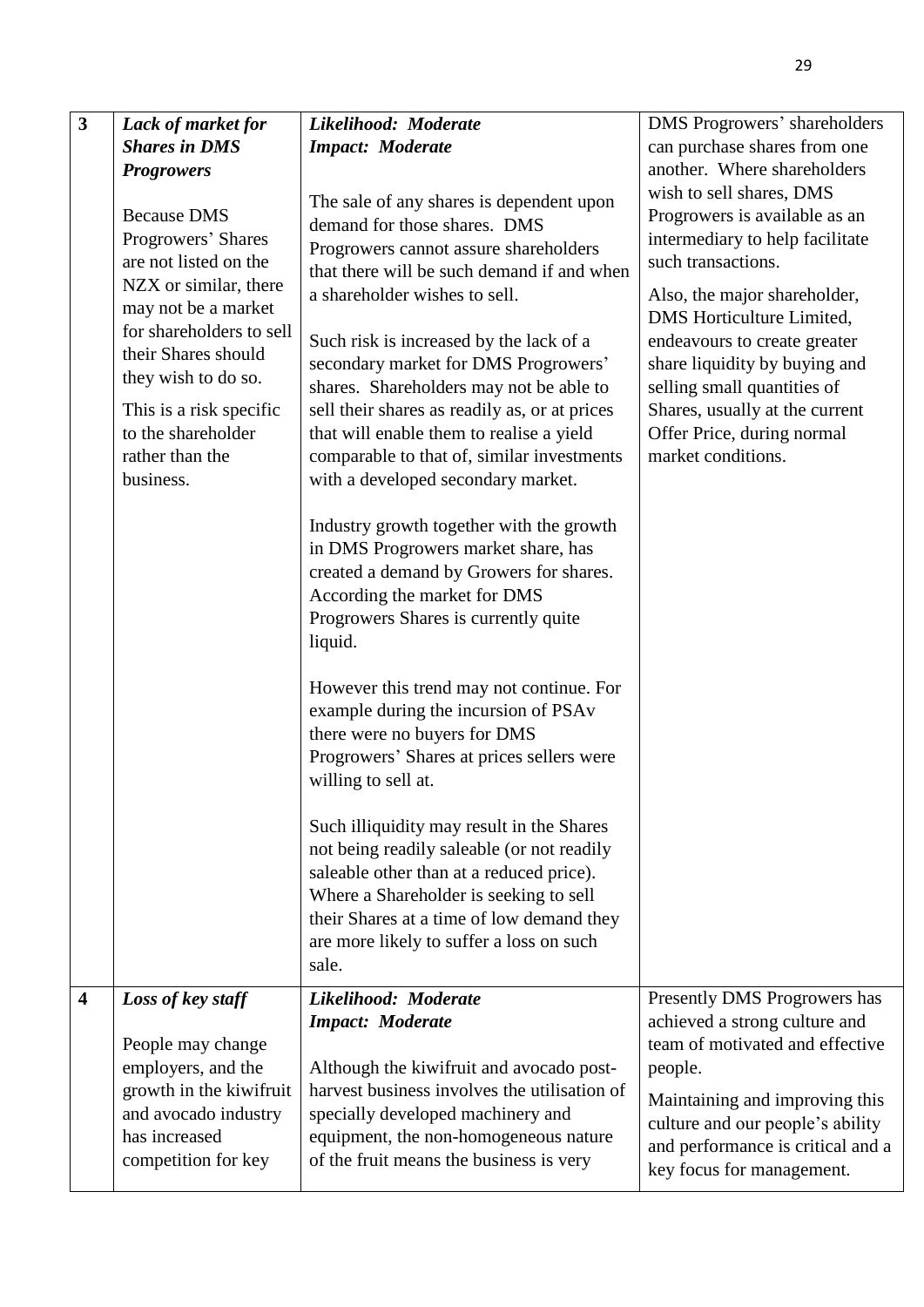|   | people.                                                                                                                                                                                                                                                                                                                                                 | dependent on the skill of the people<br>operating that machinery and equipment.<br>Further, the success of the business and<br>DMS Progrowers' ability to maximise<br>Grower return, relies heavily on the<br>Company's peoples' ability to assess fruit<br>quality, both at packing and coolstorage.<br>Employing, developing and retaining key<br>staff is important for the business of DMS<br>Progrowers and the loss of any significant<br>key staff would have an adverse effect on<br>the business.                                                                                                                                                                                                                  | <b>DMS</b> Progrowers continually<br>endeavours to make itself the<br>preferred place of employment<br>in the NZ kiwifruit Industry.<br>In this regard we believe our<br>moderate size is an advantage.                                             |
|---|---------------------------------------------------------------------------------------------------------------------------------------------------------------------------------------------------------------------------------------------------------------------------------------------------------------------------------------------------------|-----------------------------------------------------------------------------------------------------------------------------------------------------------------------------------------------------------------------------------------------------------------------------------------------------------------------------------------------------------------------------------------------------------------------------------------------------------------------------------------------------------------------------------------------------------------------------------------------------------------------------------------------------------------------------------------------------------------------------|-----------------------------------------------------------------------------------------------------------------------------------------------------------------------------------------------------------------------------------------------------|
| 5 | Reliance on seasonal<br>labour<br><b>DMS</b> Progrowers uses<br>a large seasonal<br>workforce, including<br>those through the New<br><b>Zealand Government</b><br><b>Recognised Seasonal</b><br>Employer (RSE)<br>Policy and Tourist<br>Work Visa. The RSE<br>Policy and Tourist<br>Work Visa regulates<br>supply of temporary<br>labour from overseas. | Likelihood: Moderate<br><b>Impact: Moderate</b><br>The RSE Policy and Tourist Work Visa<br>helps provide a cost effective workforce<br>for DMS Progrowers. Changes to that or<br>any other employment related policy<br>which reduced the availability of<br>temporary labour from abroad would be<br>detrimental to DMS Progrowers.<br>For example the resulting shortage in<br>supply of seasonal labour would increase<br>seasonal labour costs, and likely reduce<br>efficiency and facility utilisation.<br>Further given the make-up of the<br>Company's labour force and its reliance on<br>such seasonal labour DMS Progrowers'<br>expenses could be significantly increased<br>by an increase to the minimum wage. | Any such changes would likely<br>affect DMS Progrowers and its<br>competitors similarly. For so<br>long as the industry remains<br>buoyant with good grower<br>returns any such cost increase<br>could most probably be passed<br>onto our clients. |
| 6 | <b>Retention of the</b><br><b>Single Point of Entry</b><br>(SPE) Kiwifruit<br><b>Marketing Structure</b><br>through Zespri<br>Any modification of<br>this marketing<br>structure may reduce<br>industry revenues,<br>orchard returns and                                                                                                                | Likelihood: Low<br><b>Impact: Moderate</b><br>In other fruit industries in NZ and overseas<br>where similar SPE structures have been<br>removed financial returns have generally<br>reduced as a result (at least initially).<br>Also, there would likely be a loss of<br>industry stability particularly during the<br>initial restructuring phase.                                                                                                                                                                                                                                                                                                                                                                        | <b>DMS</b> Progrowers strongly<br>supports the current SPE<br>marketing structure and through<br>engagement with its Growers<br>and shareholders will continue to<br>help ensure this structure<br>remains.                                         |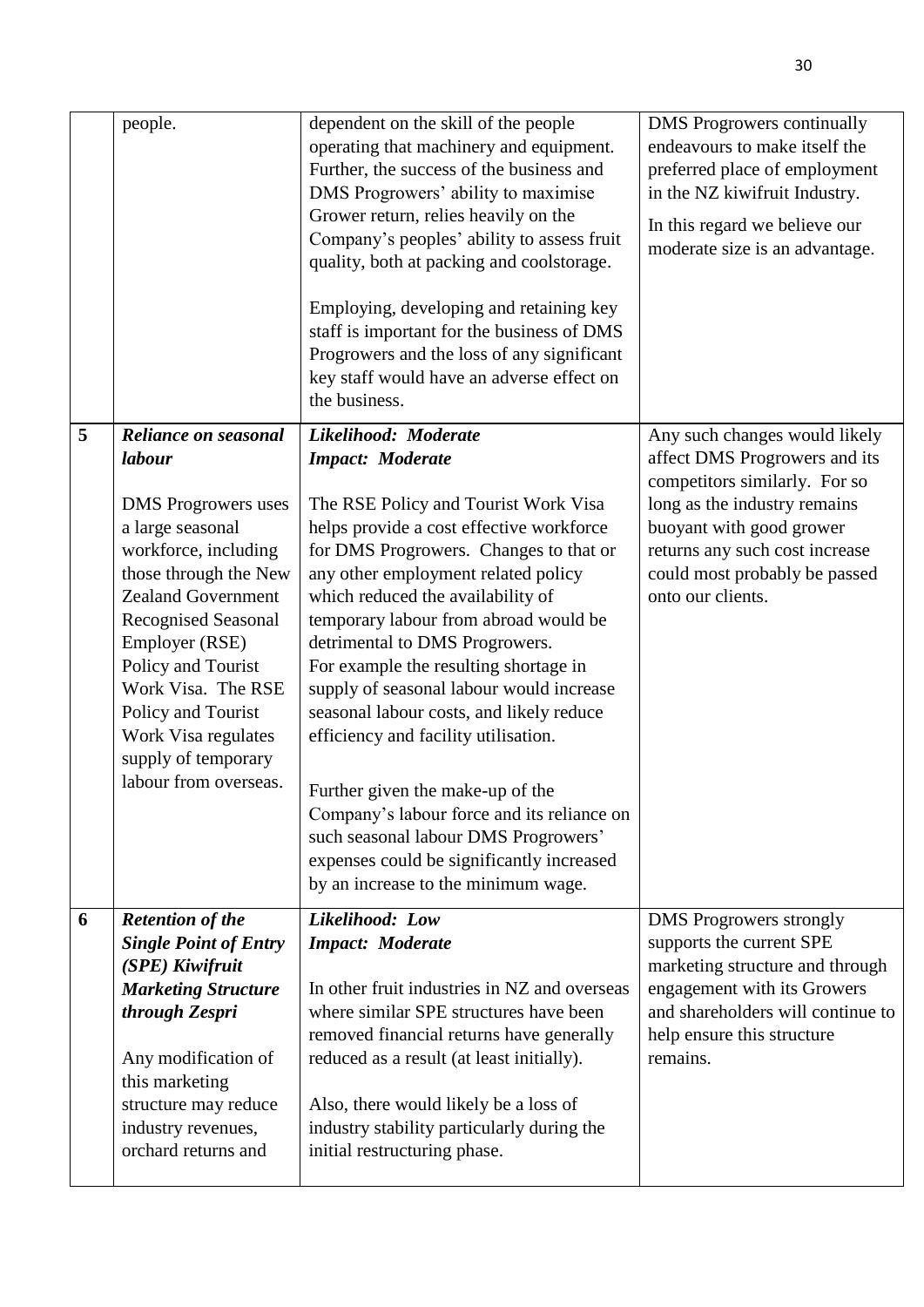|                | industry stability.                                                                                                                                                                                                                                                                   | The above in turn poses a risk to the return<br>DMS Progrowers' clients get for their fruit<br>and also to DMS Progrowers' own<br>profitability, particularly if volume<br>reduced as a result of such changes.                                                                                                                                                                                                                                                                                                                                                |                                                                                                                                                                                                                                                                                                                      |
|----------------|---------------------------------------------------------------------------------------------------------------------------------------------------------------------------------------------------------------------------------------------------------------------------------------|----------------------------------------------------------------------------------------------------------------------------------------------------------------------------------------------------------------------------------------------------------------------------------------------------------------------------------------------------------------------------------------------------------------------------------------------------------------------------------------------------------------------------------------------------------------|----------------------------------------------------------------------------------------------------------------------------------------------------------------------------------------------------------------------------------------------------------------------------------------------------------------------|
| $\overline{7}$ | <b>Lower Market Return</b><br>to Growers<br>The supply and<br>demand of kiwifruit<br>and avocado overseas<br>and foreign exchange<br>rates in particular, as<br>well as many other<br>factors, impacts the<br>global revenues of the<br>kiwifruit and avocado<br>industry as a whole. | Likelihood: Moderate<br><b>Impact: Moderate</b><br>Although market returns at not the<br>Company's responsibility, they do affect<br>the orchard gate return of Growers who are<br>DMS Progrowers' clients.<br>Medium term fluctuations or cycles in<br>Grower returns have historically had only<br>a low impact on DMS Progrowers as a<br>service provider. However if the impact is<br>sufficiently high it has the potential to<br>affect the Company's Growers' ability to<br>pay for DMS Progrowers' services and to<br>ultimately affect supply volume. | As Growers as well and<br>postharvest operators, DMS<br>Progrowers works closely with<br>Zespri and other industry<br>organisations to mitigate and<br>anticipate this risk. The<br>mitigation of this risk is similar<br>to 2 above, in particular<br>controlling fixed costs and<br>efficient capital utilisation. |
| 8              | <b>Loss of Market</b><br><b>Access for Kiwifruit</b><br>and Avocados<br>Pest and disease, and<br>trade or political<br>restrictions may<br>restrict access for NZ<br>kiwifruit / avocado to<br>particular markets.                                                                    | Likelihood: Low<br><b>Impact: Moderate</b><br>The likelihood of such an event is hard to<br>predict however if the loss of market<br>access were significant it could adversely<br>affect the volume and/or value of NZ<br>kiwifruit/avocado exports.<br>The impact of this could be similar to a<br>lower national crop as referred to in item 2<br>above.                                                                                                                                                                                                    | The primary mitigation to this<br>risk is a diversity of markets<br>through Zespri, the NZ kiwifruit<br>industry's marketer, AVOCO,<br>who markets the crop in over 60<br>countries globally.<br>See 2 above.                                                                                                        |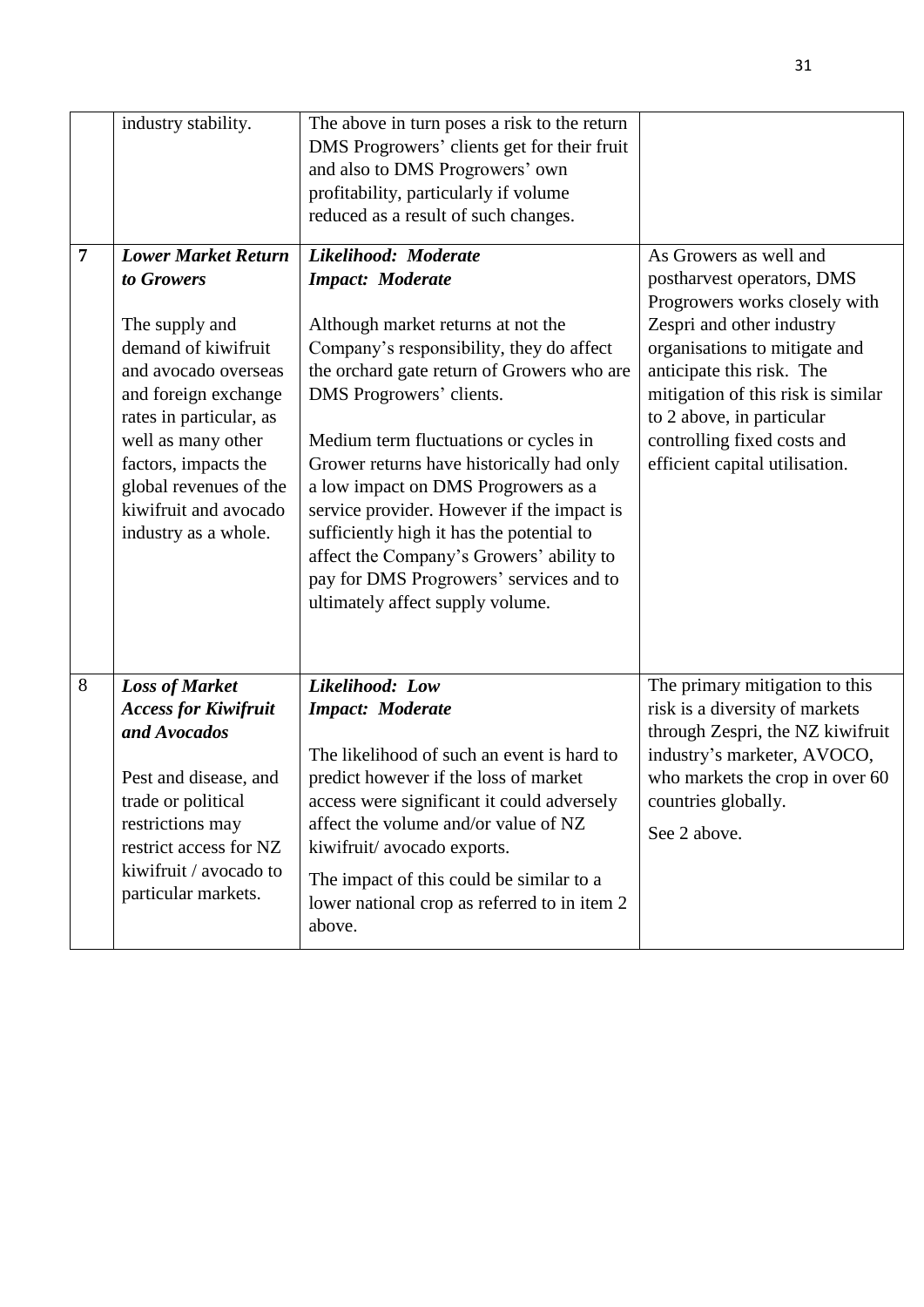| 9  | <b>New Competitors</b>                  | Likelihood: Low                              | The Company seeks to mitigate     |
|----|-----------------------------------------|----------------------------------------------|-----------------------------------|
|    | entering the Industry                   | <b>Impact: Moderate</b>                      | this risk by providing good       |
|    | or Existing                             |                                              | results and service to its grower |
|    | <b>Competitors</b>                      | There are no insurmountable barriers to      | clients. Such customers           |
|    | <b>Expanding</b>                        | entry in the kiwifruit/avocado postharvest   | generally remain loyal, as        |
|    |                                         | sector.                                      | outlined in 1 above.              |
|    | Attractive returns in                   |                                              |                                   |
|    | our business sector in                  | New facilities can be established and key    |                                   |
|    | an expanding industry                   | personnel recruited.                         |                                   |
|    | may attract new                         | However, it is a specialist industry where   |                                   |
|    | competitors.                            | management skills and experience are very    |                                   |
|    |                                         | important, and grower loyalty to existing    |                                   |
|    |                                         | service providers is high.                   |                                   |
|    |                                         |                                              |                                   |
|    |                                         | Also, the replacement cost of new facilities |                                   |
|    |                                         | is high relative to current returns.         |                                   |
|    |                                         |                                              |                                   |
| 10 | The volume of fruit                     | Likelihood: Moderate                         | Ensuring a reasonable             |
|    | processed fluctuates                    | <b>Impact: Low</b>                           | proportion of annual fixed costs  |
|    | due to moderately                       |                                              | is avoidable, while limited in    |
|    | lower or fluctuating                    | Although significant fluctuations in         | scale, can mitigate this          |
|    | industry volumes                        | industry volumes are relatively rare (see    | fluctuation to a small degree.    |
|    |                                         | item 2 above) small to moderate annual       | The best mitigation is an         |
|    | The size of the                         | fluctuations in industry volume are quite    | effective and efficient business  |
|    | national crop could                     | common (e.g. where due to seasonal           | that is profitable and able to    |
|    | decline or fluctuate                    | climatic, pest or disease issues).           | absorb such fluctuations.         |
|    | due to a number of                      |                                              |                                   |
|    | factors including                       |                                              |                                   |
|    | seasonal variation,                     |                                              |                                   |
|    | climatic risks (such as                 |                                              |                                   |
|    |                                         |                                              |                                   |
|    | hail, frost, storms, dry                |                                              |                                   |
|    | or cold weather), pests<br>and disease. |                                              |                                   |

32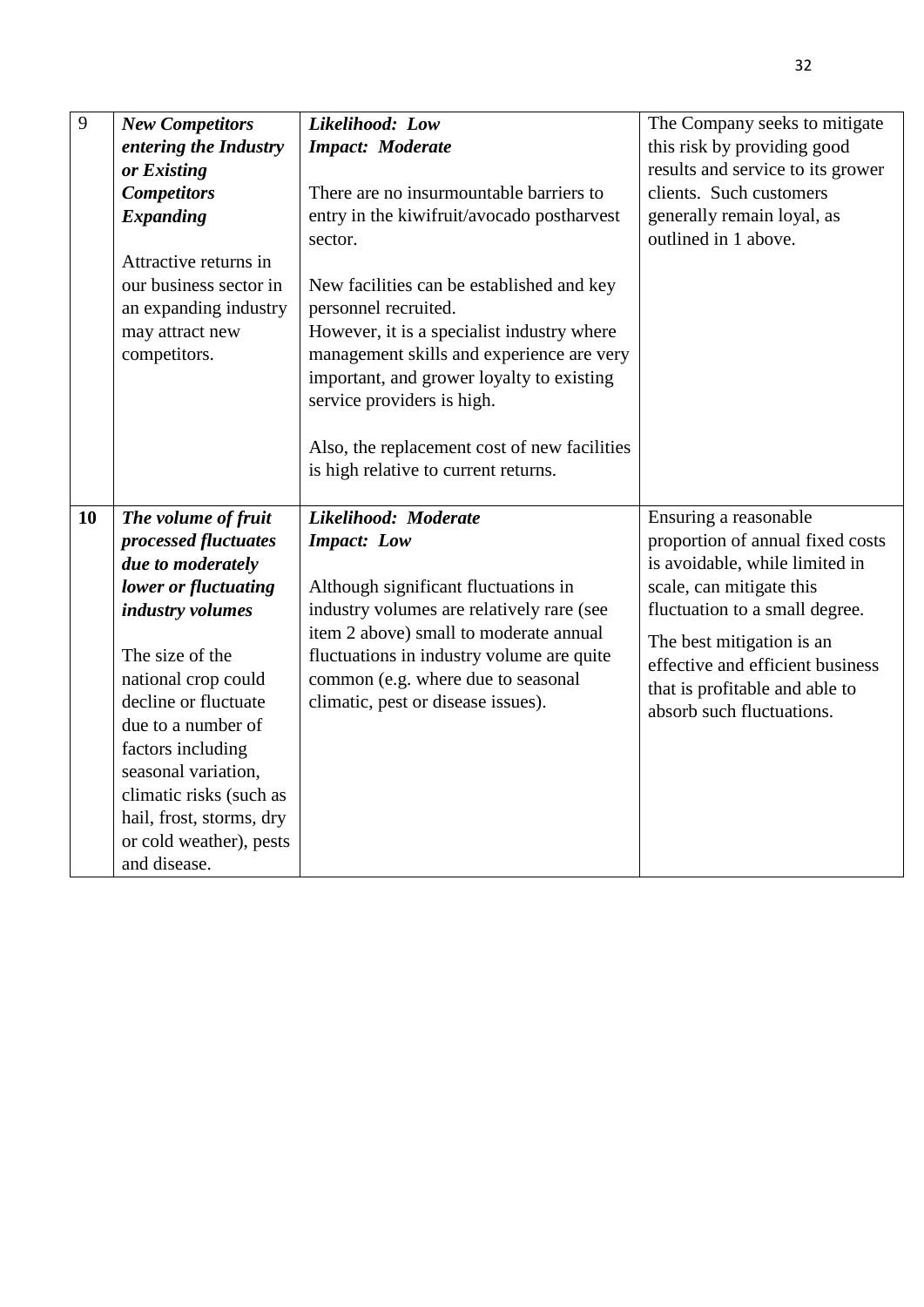# **8 TAX**

Tax can have significant consequences for investments.

If you have any queries relating to the tax consequences of investing in the Shares, you should obtain professional advice on those consequences.

# **9 WHERE YOU CAN FIND MORE INFORMATION**

### **Offer register**

Further information relating to DMS Progrowers and the Shares (including the Company's constitution and financial statements) is available on the Disclose Register at www.business.govt.nz/disclose (Offer ref: OFR11778). A copy of such information is available on request to the Registrar of Financial Service Providers.

Further information relating to DMS Progrowers is also available on the public register at the Companies Office of the Ministry of Business, Innovation and Employment. This information can be accessed on the Companies Office website at [www.companiesoffice.govt.nz/companies](http://www.business.govt.nz/companies) under DMS Progrowers company number (526044).

Further information about DMS Progrowers is also available free of charge on its website, [http://www.dms4kiwi.co.nz/.](http://www.dms4kiwi.co.nz/)

You will receive annual reports and annual audited financial statements for DMS Progrowers, and other communications as and when required to update you on progress. You will also receive a notice stating the availability of such communications and how to obtain copies.

The information referred to in the paragraph above will be made available to you, free-ofcharge, upon written request to DMS Progrowers (see the contact details in Section 11).

# **10 HOW TO APPLY**

You should read this PDS carefully before applying for Shares.

You can apply for Shares by filling in the Offer Application Form available online at [www.dms4kiwi.co.nz](http://www.dms4kiwi.co.nz/) and returning it to the office of DMS Progrowers in the manner set out in the Offer Application Form.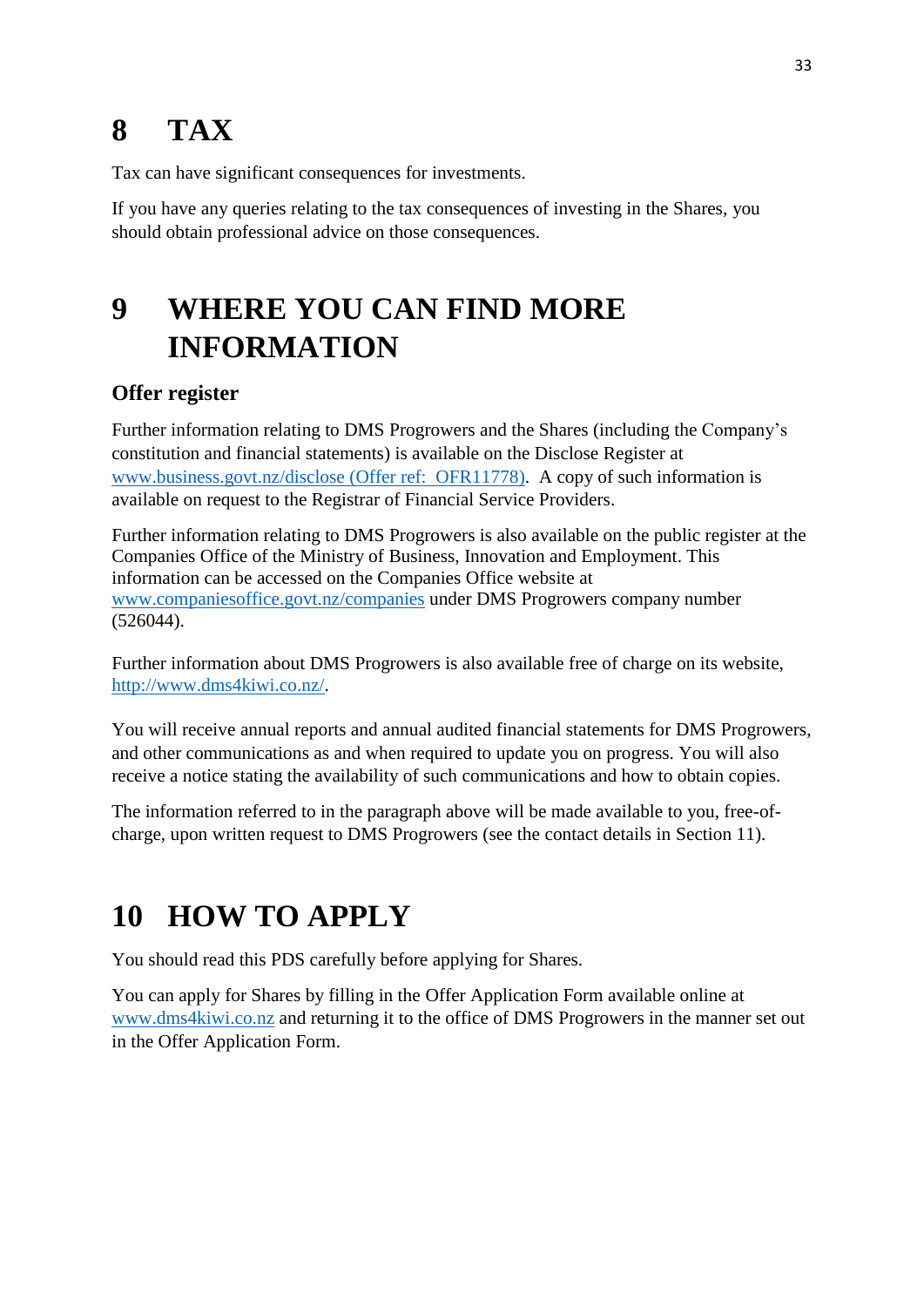# **11 CONTACT INFORMATION**

**Contact details of the Company and the Selling Shareholder**

DMS Progrowers Limited (or DMS Horticulture Limited c/- DMS Progrowers Limited)

PO Box 13210, 195 Devonport Road Tauranga 3141 Phone +64 7 578 9107

Email: [klyta.inman@dms4kiwi.co.nz](mailto:klyta.inman@dms4kiwi.co.nz) Web (DMS Progrowers): http://www.dms4kiwi.co.nz/